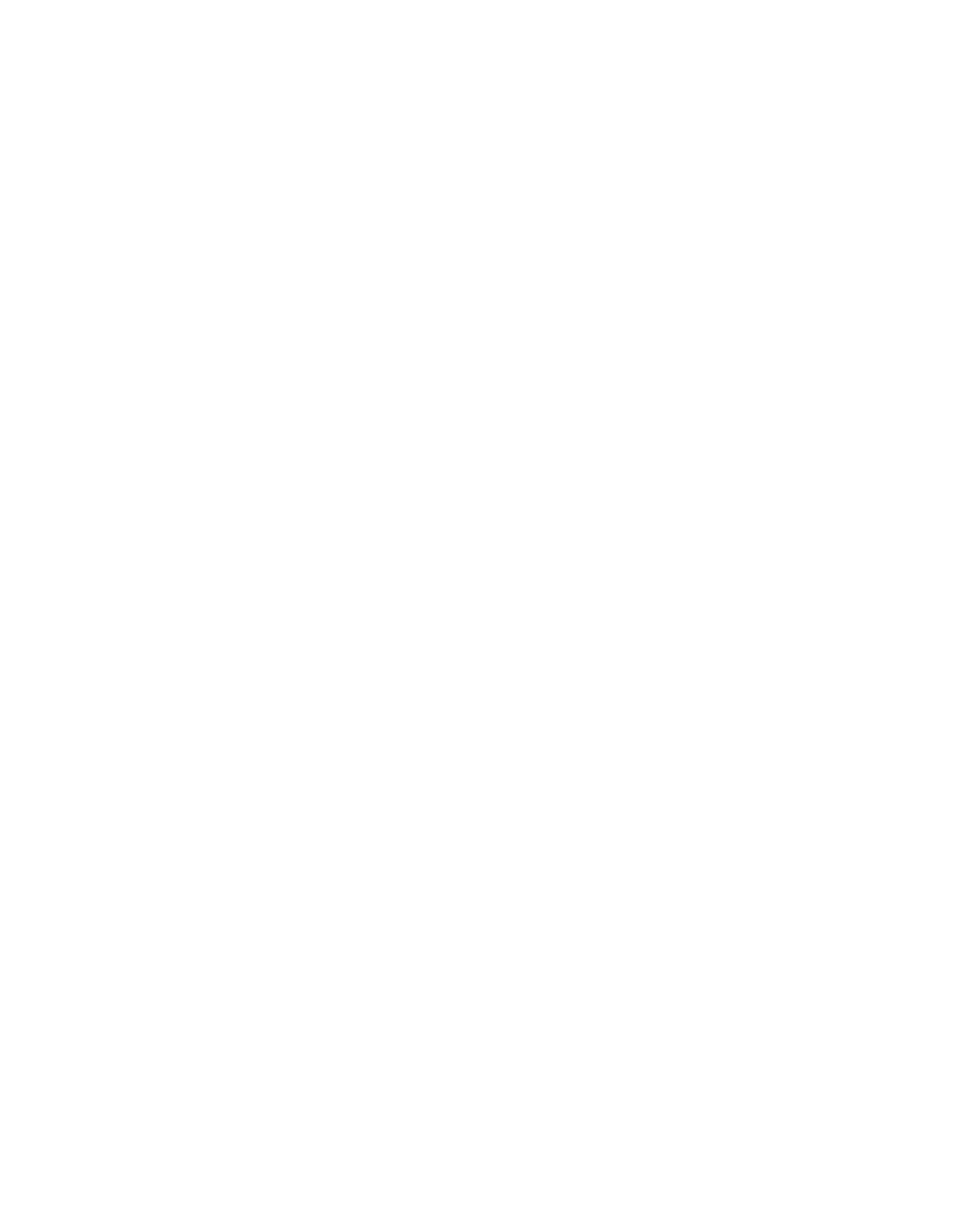# **NATO PRIORITIES**

# AFTER THE BRUSSELS SUMMIT

### Franklin D. Kramer Hans Binnendijk Lauren M. Speranza

This publication has been produced under the auspices of a broader project in partnership with the Royal Norwegian Ministry of Defense focused on Adapting the Alliance.

ISBN-13: 978-1-61977-569-5

*This report is written and published in accordance with the Atlantic Council Policy on Intellectual Independence. The author is solely responsible for its analysis and recommendations. The Atlantic Council and its donors do not determine, nor do they necessarily endorse or advocate for, any of this report's conclusions.*

November 2018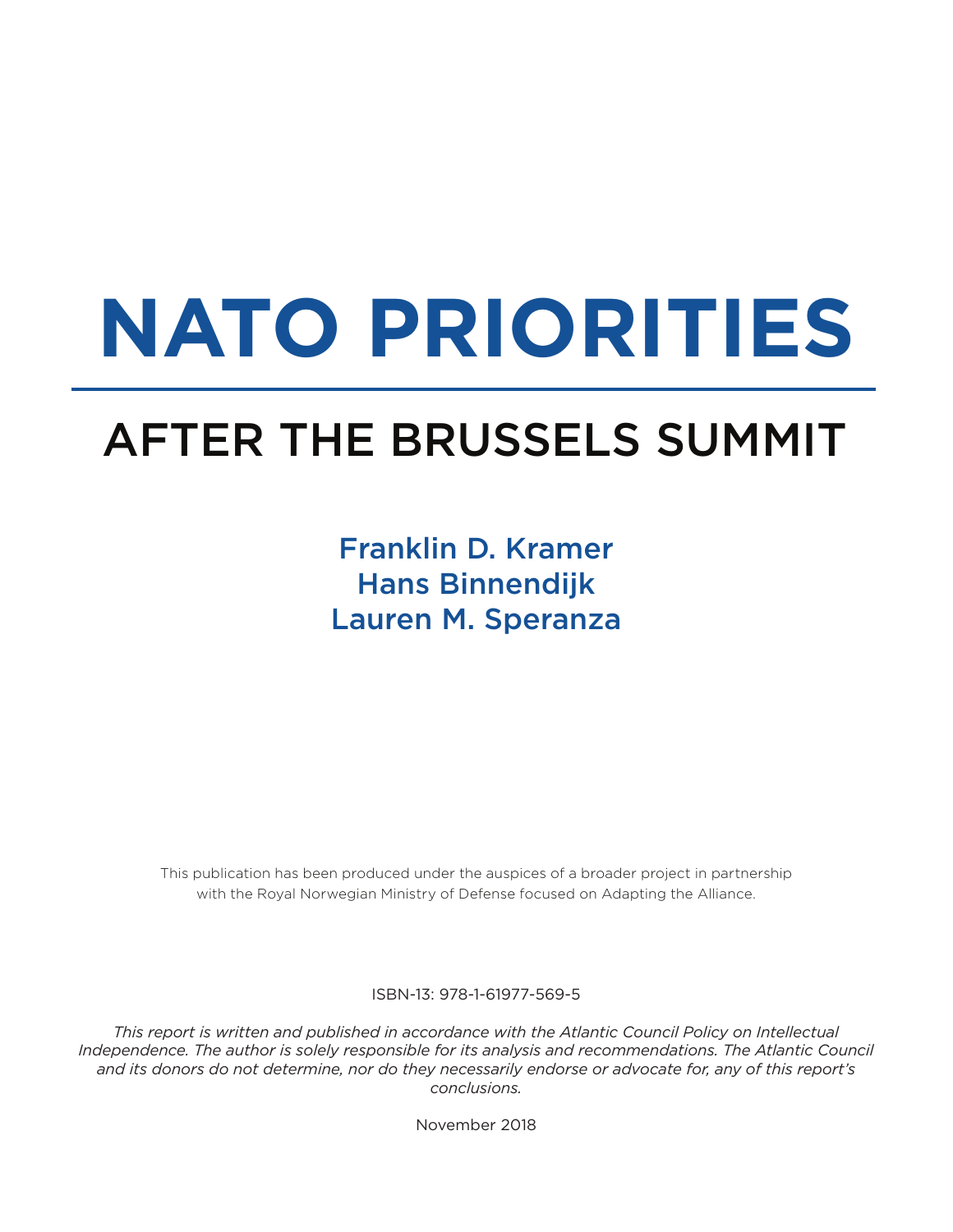# **CONTENTS**

| <b>Executive Summary</b> |                                               |    |
|--------------------------|-----------------------------------------------|----|
|                          | <b>Introduction</b>                           |    |
|                          | 1. Enhancing Conventional Readiness           | 5  |
|                          | 2. Strengthening Cyber Defense and Resilience | 8  |
|                          | 3. Countering Hybrid Challenges               | 10 |
|                          | 4. Updating Strategic Planning                | 15 |
| <b>Conclusion</b>        |                                               | 18 |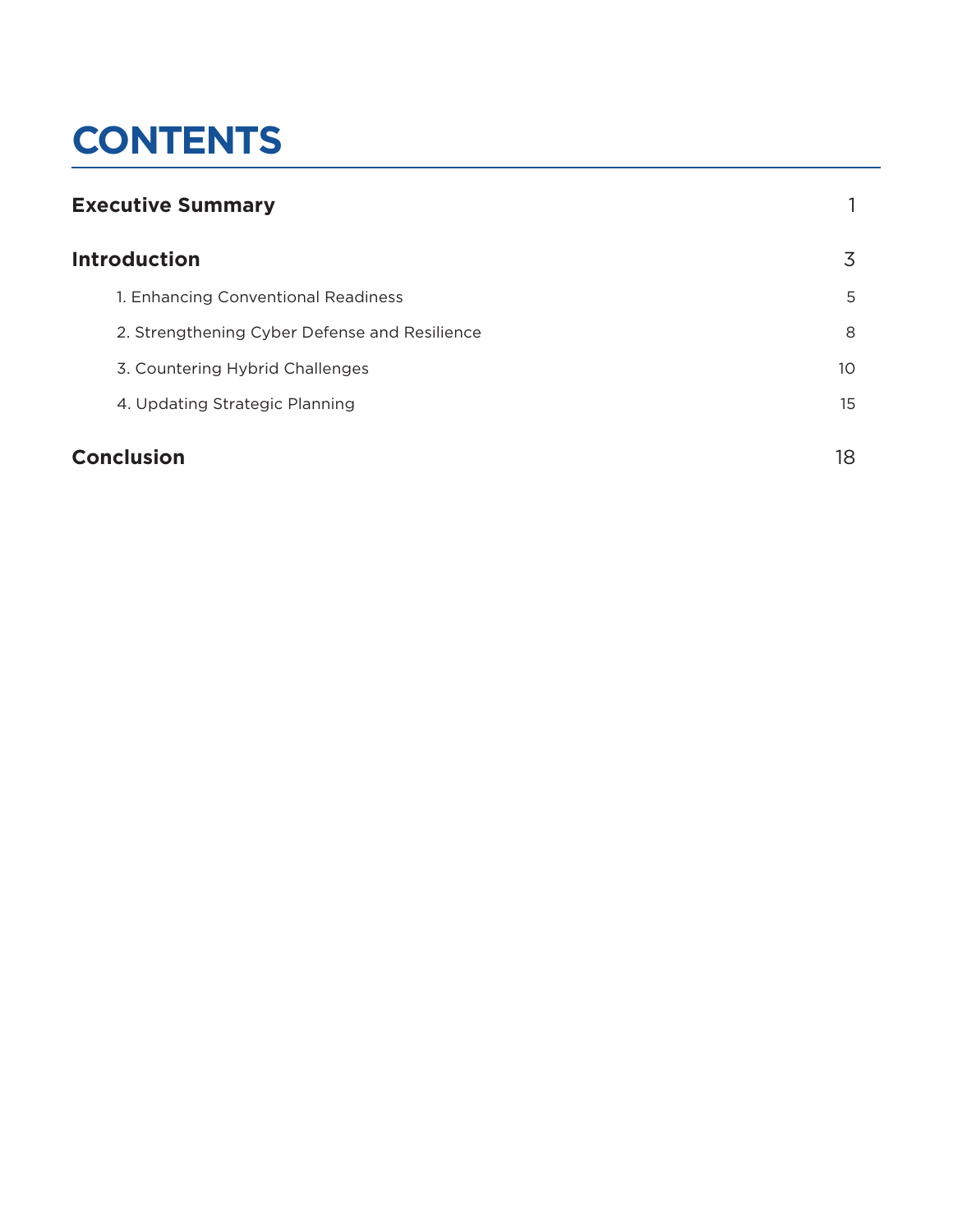## **EXECUTIVE SUMMARY**

At the July 2018 Brussels Summit, NATO sought to enhance its deterrence capacity, warfighting posture, and responses to unconventional challenges in today's complex and evolving security environment. These commitments are comprehensive, and included meeting the allies' 2-percent spending pledge, but the results of these decisions will depend on their implementation. This paper sets forth a policy and programmatic framework for that implementation, proposing four sets of actions that NATO should undertake. To be most effective, these actions should be adopted as part of a broader, coordinated strategy that includes diplomatic, information, and economic efforts, and could be incorporated into the new 2019 NATO Political Guidance. But, as the Brussels Summit concluded, the enhancement of conventional military and counter-hybrid capabilities, including measures to be taken left of crisis, are pressing elements and should be prioritized accordingly.

#### **1. ENHANCING CONVENTIONAL FORCES AND READINESS**

NATO's conventional-force upgrade—the "Four 30s" or NATO Readiness Initiative (NRI) announced at the Brussels Summit—should be built around an eastern scenario, with Russia as the adversary. It should also include

- the designation of specific land, sea, air, and enabling forces (including designated combat brigades and fighter aircraft sourced from France, Germany, the United Kingdom, and the United States); and
- a system, established by NATO, for reporting and evaluating key readiness parameters for the units designated to meet the NRI requirements.

#### a. Land Domain

Military mobility remains a significant concern for effective reinforcement. To address these challenges, the new Joint Support and Enabling Command must strengthen collaboration between military command structures, national governments, and civilian and private-sector authorities by

• establishing a logistical task force to create preplanned infrastructure requirements to support rapid movement, taking into account the significant infrastructure-related actions of the United States through the European Deterrence Initiative (EDI);

- enhancing interaction among Supreme Headquarters Allied Powers Europe (SHAPE) planners and logistics and combatant commands from key nations, such as the United States' European Command (EUCOM) and US Transportation Command;
- supporting and collaborating with the European Union's (EU) ongoing infrastructure program, which may be able to bear significant costs, wherever possible;
- enhancing the military-mobility initiative by creating a diplomatic "green-light" approach, initiated by an official NATO determination to move forces, which will then allow movement via pre-planned routes with pre-planned support, without further national action; and
- coordinating with the civilian sector to develop plans to support rapid movement of forces and equipment. (This could be based on existing models, such as the US Civilian Reserve Air Fleet and the Voluntary Intermodal Sealift Agreement.)

#### b. Sea Domain

Maritime lines of supply, transit, and communication from the United States to Europe will be an important part of NATO's reinforcement strategy in a sustained contingency with Russia. In this regard, NATO should

- clarify the relationship between Maritime Command (MARCOM) and NATO's three Joint Force Commands (Bursum, Naples, and Norfolk), particularly during a transition to wartime;
- enhance air-sea doctrine and planning mechanisms to provide the Alliance with a multidomain strategy in the North Atlantic Ocean, Baltic, Arctic, and Mediterranean Seas; and
- develop anti-submarine warfare (ASW) and unmanned underwater vehicles (UUV) capabilities and planning to protect sea lines of communica-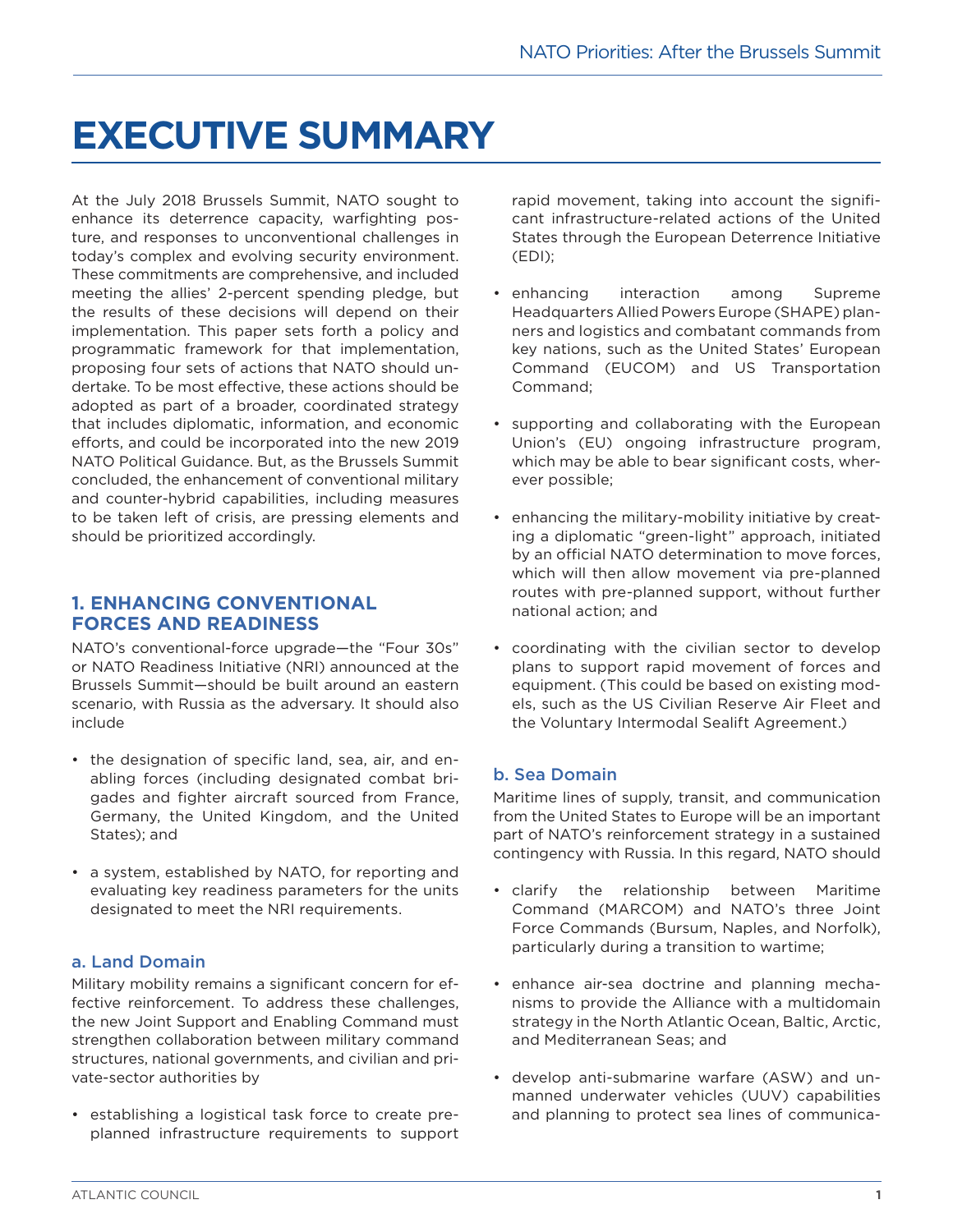tion, including deployment of forces and protection of undersea cables.

#### c. Air Domain

The Alliance's air power represents the quickest source of deployable firepower. NATO should enhance its capacity in the air domain by

- creating an integrated multidomain approach including sensors, robotics, and other advanced technology, supported by required infrastructure, adaptive basing, and logistics;
- procuring sufficient stocks of precision-guided air-launched anti-armor and anti-cruise-missile munitions;
- enhancing air-sea planning and doctrine; and
- coordinating with civilian authorities to expand shared access to airspace and infrastructure.

#### **2. STRENGTHENING CYBER DEFENSE AND RESILIENCE**

Enhancing the resilience and defense of allies' operational and informational networks and critical infrastructure is a key priority for the Alliance, as outlined at the Brussels Summit. To improve NATO's cybersecurity for hybrid scenarios and conventional contingencies, NATO should

- encourage key cyber-capable framework nations, such as the United Kingdom, Germany, Canada, and the United States, to provide support to frontline states to improve the resilience of the critical infrastructures key to mission assurance;
- designate cyber resilience as a critical mission of the Joint Support and Enabling Command to support transportation and logistics mission assurance;
- integrate cyber into NATO's overall set of capabilities, through the development of the Cyber Operations Center; and
- establish a Combined Joint Task Force (CJTF) of nations providing cyber effects with a three-part mandate: capabilities coordination; operational-concept development, including interaction with non-cyber capabilities; and establishment of doctrine to include legal requirements.

#### **3. COUNTERING HYBRID CHALLENGES**

As NATO meets the challenge of enhancing its conventional-deterrent posture, Russia is already increasingly concentrating on hybrid attacks. To optimize the capacity to respond to hybrid challenges, NATO should:

- undertake planning to include the potential for significantly increased hybrid attacks at what might be called "Level 2" hybrid (i.e., still short of "armed attack" under the Washington Treaty, and yet more substantial than ongoing hybrid activities that might be called "Level 1").
- fully resource the Counter Hybrid Support Teams (CHSTs), established at the Brussels Summit, to undertake preparation and response activities. To ensure the new initiative is utilized to its full potential, NATO should
	- develop a command-and-control mechanism to coordinate CHSTs, NATO special-operations forces, and, as appropriate, national and EU counter-hybrid capabilities;
- ensure increased awareness through the development of intelligence and a system of indications and warnings focused on hybrid;
- elevate energy security and critical-infrastructure protection as core elements of NATO and NATO-EU exercises, with an enhanced focus on chemical attacks; and
- create a playbook of potential collective countermeasures that could be undertaken by allies in hybrid scenarios, based on the law of countermeasures.

#### **4. UPDATING STRATEGIC PLANNING**

To continue the NATO adaptation efforts emphasized at the Brussels Summit, NATO's two strategic commanders, namely the Supreme Allied Commander Europe (SACEUR) and Supreme Allied Commander Transformation (SACT), should be tasked with updating strategic planning to reflect today's security environment.

• SACEUR should be tasked with developing a comprehensive plan for the defense of NATO territory, including a review of whether, and how, force postures should be enhanced to counter threats to NATO's east and south. SACEUR should deter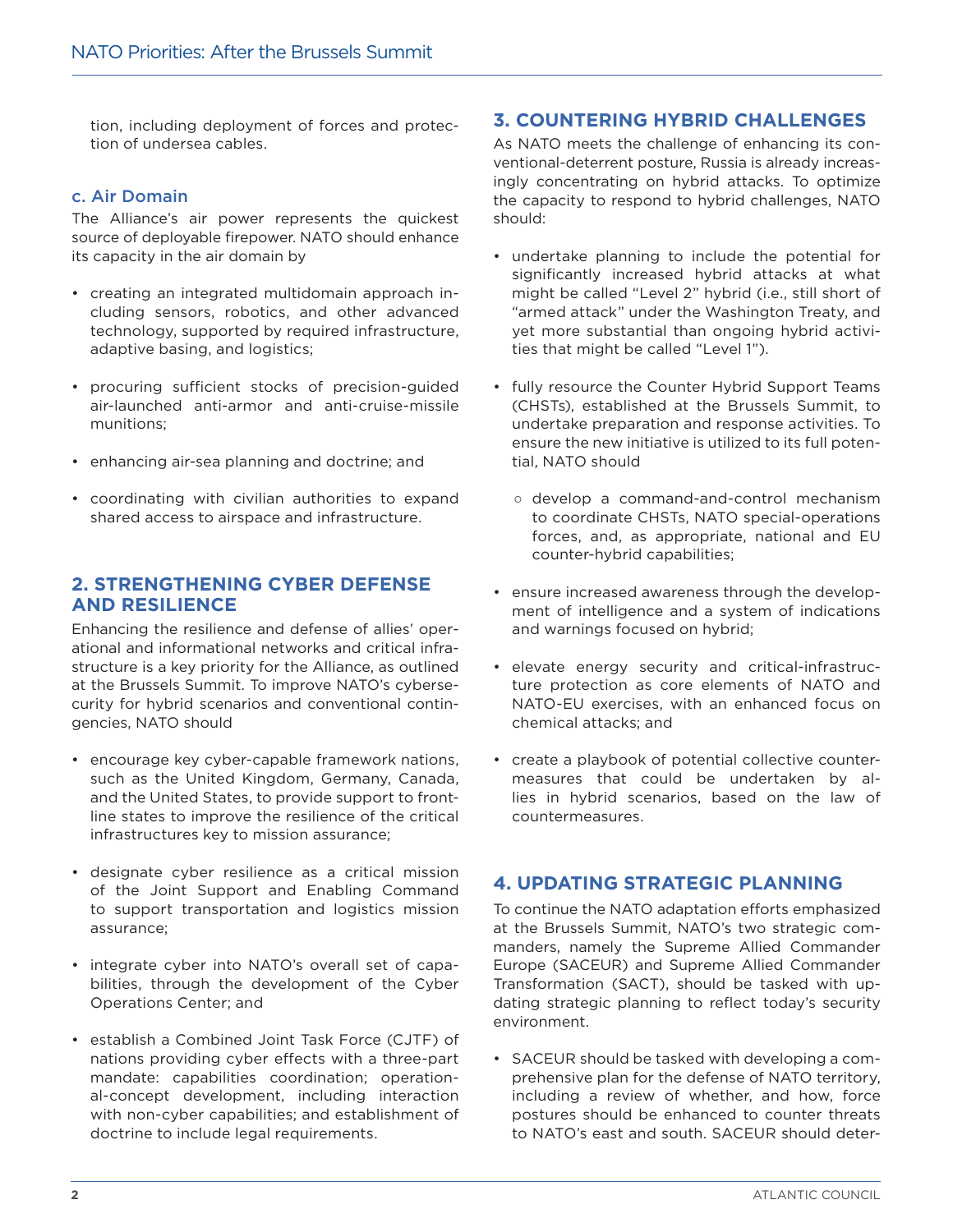mine the requirements of the greatest need—for example, whether enablers such as air defense or prepositioned equipment, structural requirements such as airfields, and resilience for critical infrastructures would be most valuable, and/or if permanently stationing land-combat formations should be a strategic focus. The strategic response might differ between geographic areas, but the following elements should be considered, particularly regarding NATO's posture to the east:

- The United States' EDI is already providing substantial funding for land- and air-force enablers, and there appear to be strong reasons for NATO to continue to station land-force enablers in the east and implement the concept of adaptive basing for air forces as important elements of NATO's strategy of reinforcement.
- The US Congress has required the Secretary of Defense to report on the value of increased presence in the east, and the SACEUR, in his role as commander of European Command, will presumably provide analysis on these issues.
- While nations can undoubtedly agree on a bilateral basis for the stationing of forces, and the United States has significant forces stationed in various places across the Alliance, there are potential political issues—particularly regarding the possibility of stationing substantial permanent forces in the east.
- Accordingly, if the Secretary of Defense and/ or the SACEUR determined that, as a matter of military judgment, forces should be expanded in the east or south, this would provide the basis for consultations, both at NATO and bilaterally, with a focus on enhancing deterrence through both military capabilities and Alliance unity.
- SACEUR should also evaluate the impact of Russian capabilities in the Arctic, Atlantic, and the south, including in the Mediterranean and Syria, and the implications for force posture and warfighting capabilities.
- SACEUR should analyze and develop tactics, techniques, and procedures (TTPs), focusing on the potential transition from hybrid conflict to armed attack. TTPs should include indication-and-warning systems, flexible deterrent options, and responses to unconventional actions such as an adversary's use of chemical weapons and special-operations forces. Once developed, such TTPs would be transitioned for use.
- SACT should utilize Allied Command Transformation's (ACT) force-planning and training capacities to integrate transformational technologies into the Alliance's warfighting capabilities. SACT should utilize gaming, simulation, and training opportunities to determine how to establish asymmetrical capabilities, as well as TTPs that will allow the Alliance to overmatch Russia or other peer or near-peer competitors.

## **INTRODUCTION**

t the July 2018 Brussels summit, NATO sought to enhance its deterrence capacity, warfighting posture, and responses to unconventional challenges in today's complex and evolving security environment. In doing sought to enhance its deterrence capacity, warfighting posture, and responses to unconventional challenges in today's comso, NATO built upon a foundation laid at the Wales and Warsaw Summits. In Brussels, allies committed not only to increased spending to meet the NATO 2-percent pledge, but to important improvements in readiness and reinforcement for air, land, and naval forces.1 They also agreed to adopt an increased focus on the challenges of cyber and hybrid conflict. The

commitments are comprehensive, but the results of these decisions will depend on effective implementation. This paper sets forth a policy and programmatic framework for that implementation, proposing four sets of actions that NATO should undertake. To be most effective, these actions should be adopted as part of a broader, coordinated strategy that includes diplomatic, information, and economic efforts, and could be incorporated into the new 2019 NATO Political Guidance. But, as the Brussels Summit concluded, the enhancement of conventional military and counter-hybrid capabilities, including measures to be

<sup>1</sup> NATO, press release, "Brussels Summit Declaration," July 11, 2018, paragraph 3, https://www.nato.int/cps/en/natohq/official\_ texts\_156624.htm.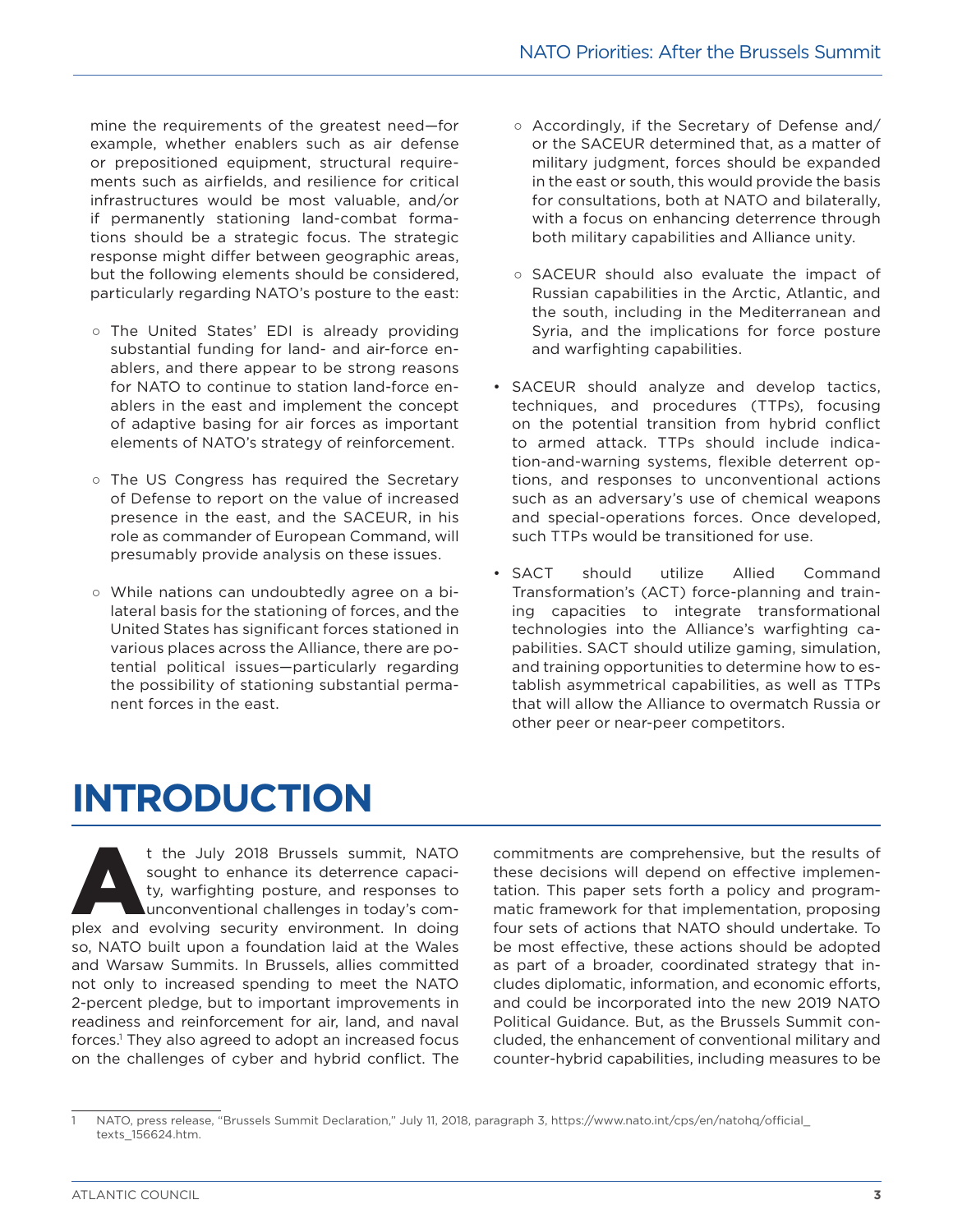taken left of crisis, are pressing elements and should be prioritized accordingly.

**First,** NATO's conventional-force upgrade—the so-called "Four 30s" or NATO Readiness Initiative (NRI)—should be built around an eastern scenario, with Russia as the adversary.<sup>2</sup> NATO should designate specific land, air, naval, and enabling forces (particularly from France, Germany, the United Kingdom, and the United States) and have the certified capabilities and readiness to employ those forces to accomplish necessary reinforcement in less than thirty days. NATO Force Integration Units (NFIUs) may need to be upgraded accordingly. The new Joint Support and Enabling Command and the Joint Force Command Norfolk should be structured and resourced, including with the required infrastructure, to ensure that both continental European and North American reinforcement can be achieved. Air and naval power will require an integrated, multidomain approach including sensors, robotics, and other advanced technology supported by required infrastructure, adaptive basing, and logistics.

**Second,** NATO's cyber defenses and capacity for cyber effects should be strengthened through three initiatives: support to frontline states from the Enhanced Forward Presence (eFP) framework nations—the United States, Canada, Germany, and the United Kingdom—each with advanced cyber capabilities; making cyber resilience a critical mission of the new Joint Support and Enabling Command; and integrating cyber into NATO's overall set of capabilities, through the development of the new Cyber Operations Center and the establishment of a Combined Joint Task Force of nations providing cyber effects.

**Third,** NATO should enhance its efforts to counter hybrid challenges in five ways: 1) Planning should include the potential for significantly increased hybrid attacks at what might be called "Level 2" hybrid (i.e., still short of "armed attack" under the Washington Treaty, and yet more substantial than ongoing hybrid activities that might be called "Level 1"); 2) fully resource and fully utilize Counter Hybrid Support Teams (CHSTs) to undertake preparation-and-response activities, and develop an appropriate command-and-control mechanism to coordinate CHSTs, NATO special-operations forces, and, as appropriate, national and European Union (EU) counter-hybrid capabilities; 3) ensure increased awareness through the development of intelligence, and a system of indications and warnings

focused on hybrid; 4) elevate energy security and critical-infrastructure protection as core elements of NATO and joint exercises between and among NATO, the EU, and the private sector, which should also include an enhanced focus on chemical attacks; and 5) create a playbook of potential collective countermeasures, to complement sanctions, that allies could undertake in hybrid scenarios.

**Fourth,** each strategic commander—Supreme Allied Commander Europe (SACEUR) and Supreme Allied Commander Transformation (SACT)—should be asked to update strategic planning.

SACEUR should be tasked with developing a comprehensive plan for the defense of NATO territory, including a review of whether, and how, force postures should be enhanced for the east and/or the south. SACEUR should determine the nature of the greatest needs, and how that might differ among potential geographic areas. The United States European Deterrence Initiative (EDI) is already providing substantial funding for land- and air-force enablers, and there appear to be strong reasons for NATO to continue to station land-force enablers in the east and implement the concept of adaptive basing for air forces as important elements of NATO's strategy of reinforcement. The United States Congress has required the Secretary of Defense to report on the value of increased presence in the east, and the SACEUR, in his role as commander of European Command, will presumably provide analysis on these issues. While nations can undoubtedly agree on a bilateral basis for the stationing of forces, and the United States has significant forces stationed in various places across the Alliance, there are potential political issues—particularly regarding the possibility of stationing substantial permanent forces in the east. Accordingly, if the Secretary of Defense and/or the SACEUR determined that, as a matter of military judgment, forces should be expanded in the east or south, this would provide the basis for consultations, both at NATO and bilaterally, with a focus on enhancing deterrence through both military capabilities and Alliance unity.

SACEUR should also analyze and develop tactics, techniques, and procedures (TTPs), including through experimentation, focusing on the potential transition from hybrid conflict to armed attack. These should include indications and warnings, flexible deterrent options, and responses to unconventional actions, such as an adversary's use of chemicals or

<sup>2</sup> Ibid., paragraph 14.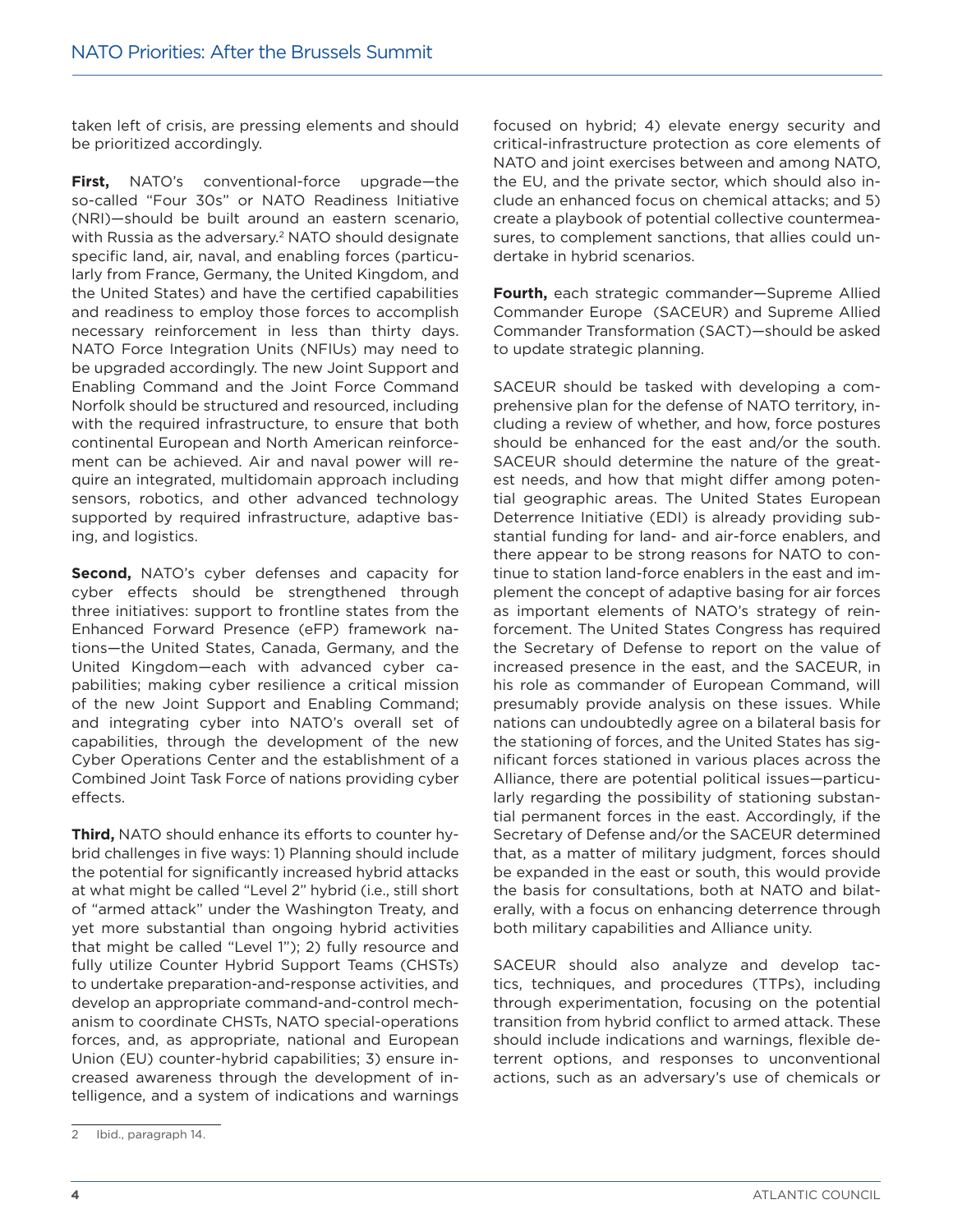special-operations forces. Once developed, such TTPs would be transitioned into use.

SACT should utilize NATO Allied Command Transformation's (ACT) force-planning and training capacities to integrate transformational technologies into the Alliance's warfighting capabilities. SACT should utilize gaming, simulation, and training opportunities to determine how to establish asymmetrical capabilities and TTPs that will allow the Alliance to overmatch Russia or other peer or near-peer competitors.

#### **ENHANCING CONVENTIONAL READINESS**

The Brussels Summit Declaration underscored the "strategic importance to increase responsiveness, heighten readiness, and improve reinforcement" in order to "ensure that the Alliance's deterrence and defence posture remains credible, coherent, and resilient."3 The key approved actions to this end include:

- "Allies will offer an additional thirty major naval combatants, thirty heavy or medium maneuver battalions, and thirty kinetic air squadrons, with enabling forces, at thirty days' readiness or less."4
- "Shorten border crossing times and…provide diplomatic clearances for land, sea, and air movement within five days by the end of 2019."5
- "[Establish] a Joint Force Command Norfolk headquarters in the United States to focus on protecting the transatlantic lines of communication, and a Joint Support and Enabling Command in Germany to ensure freedom of operation and sustainment in the rear area in support of the rapid movement of troops and equipment into, across, and from Europe."6

A good deal of unclassified analysis, much of it by the RAND Corporation, supports the position that a force of approximately thirty heavy or medium battalions and thirty fighter/fighter-attack squadrons would

be an effective, prompt reinforcement force against a Russian attack from the east. For example, a 2016 RAND analysis argued, "a force of about seven brigades, including three heavy armored brigades—adequately supported by airpower, land-based fires, and other enablers on the ground and ready to fight at the onset of hostilities—could suffice to prevent the rapid overrun of the Baltic states."7 In terms of air capabilities, another study indicated that twenty-eight fighter/fighter-attack squadrons would be crucial as early-arriving forces for a large-scale conflict.<sup>8</sup> With respect to naval forces, the Alliance is also determined to "reinvigorate our collective…anti-submarine warfare (ASW), amphibious operations, and protection of sea lines of communications."9

With the summit having established NATO's objectives, the fundamental issue now is what actions will be required for NATO forces to achieve those goals, and to sufficiently meet a Russian conventional challenge from the east. To this end, NATO should consider the following six requirements.

First, to move quickly, forces must know where they are going. That means that their destinations should be pre-planned for given scenarios, and the necessary command and logistical arrangements should be established and trained against. The goal should be for these forces to arrive on station and be ready for employment no later than thirty days after a decision is reached—and, preferably, sooner. More specifically, for the eastern scenario, NATO should adopt a designated-force approach, rather than a rotating or force-generation conference "pickup" approach. To accomplish this, lead nations with the greatest capabilities ought to handle particular sectors, and then have other nations integrate with them. Practically, the United States, France, Germany, and the United Kingdom should take the reinforcement lead, with Poland also playing an important role. Smaller nations, or those geographically farther away from the conflict, should then plan to work with the lead nations. All of this should be done under the auspices

<sup>3</sup> Ibid., paragraph 12.

<sup>4</sup> Ibid., paragraph 14.

<sup>5</sup> Ibid., paragraph 17.

<sup>6</sup> Ibid., paragraph 29.

<sup>7</sup> David A. Shlapak and Michael W. Johnson, *Reinforcing Deterrence on NATO's Eastern Flank* (Santa Monica, CA: RAND Corporation, 2016), pp. 1-2, https://www.rand.org/content/dam/rand/pubs/research\_reports/RR1200/RR1253/RAND\_RR1253.pdf.

<sup>8</sup> David Ochmanek, Peter A. Wilson, Brenna Allen, John Speed Meyers, and Carter C. Price, *U.S. Military Capabilities and Forces for a Dangerous World* (Santa Monica, CA: RAND Corporation, 2017), p. 47, https://www.rand.org/pubs/research\_reports/RR1782.html.

<sup>9</sup> NATO, "Brussels Summit Declaration," paragraph 19.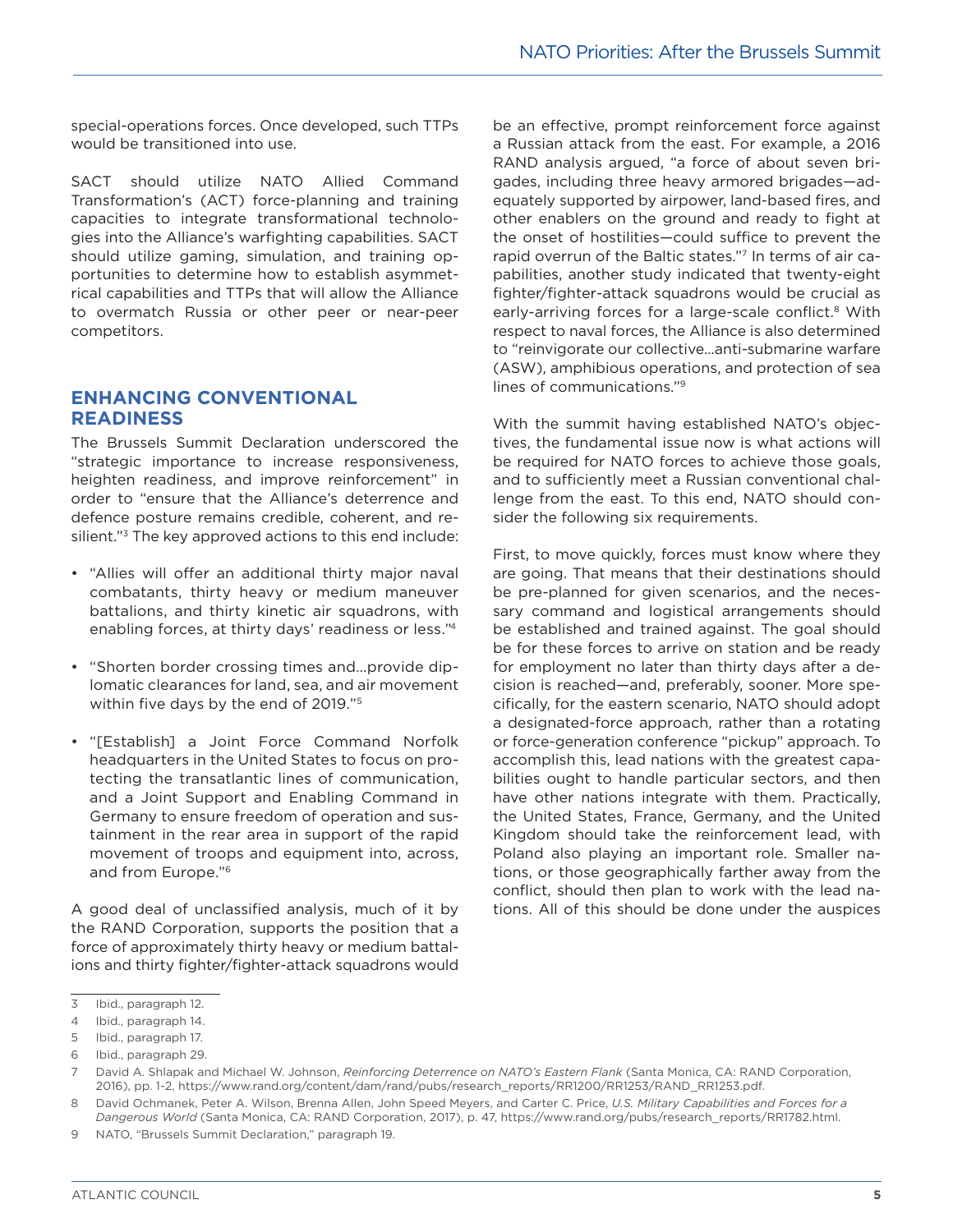of common NATO command and control, and NATO plans should closely align with national planning.

The United States currently maintains three Army brigade combat teams<sup>10</sup> in Europe, with the prepositioned US Marine Corps equipment and rotational presence in Norway potentially providing a fourth.<sup>11</sup> Adding one brigade each from France, Germany, Poland, and the United Kingdom would get NATO close to the designated total. Forces from countries such as the Netherlands, Denmark, and Norway would provide significant additional warfighting capability. Taken together with supplemental US forces that could promptly arrive from the continental United States, the overall force would be capable of blunting an initial Russian challenge, especially if leaders pay attention to strategic warnings, and if they regularize the requirements for prompt movement (as further discussed below). Since speed of movement is critical, it would be particularly valuable if the SACEUR, in combination with the Secretary General, would have pre-delegated authority to move key elements, particularly enablers, necessary to enable prompt reinforcement.

It is important to note that a designated-force approach would require a change in terms of the current NATO Response Force (NRF) and Very High Readiness Joint Task Force (VJTF), as designated forces focused on the east could not simultaneously be available for NRF or VJTF multi-scenario roles. A revised NRF could act as a second-wave force for an eastern scenario, or as a force for use elsewhere. The VJTF could be maintained as a first-wave light force, likely focused on crisis management. This would require forces different from those to be designated as first responders for the east.

Second, given most allied forces' low states of readiness, there are high-priority demands for munitions, stores, and other materiel, as well as logistical support. Resolving such deficiencies is straightforward, requiring purchases of needed materiel and programming to meet logistical demands. Still, it is important to recognize that, as indicated in a 2017 RAND report,

it would currently take several weeks to a month for France and Germany to send even one brigade to the east, and even more time for the United Kingdom.<sup>12</sup> Similarly, the German parliamentary armed-forces commissioner has repeatedly found a significant lack of readiness for German forces.13 This lack of speed and readiness undercuts both deterrence and warfighting capacity. While nations must make the purchasing and programming decisions, NATO should establish a system for reporting, evaluating, and certifying key readiness parameters—at a minimum, for the forces that will be designated to meet the NRI requirements—to help ensure that reinforcing forces can actually meet contingency requirements.

Third, transportation and infrastructure requirements must be pre-planned and able to support rapid movement. The United States, through the European Deterrence Initiative, is undertaking significant expenditures for such requirements, including ammunition and bulk storage, airfield enhancements, deployable air-base capabilities, and prepositioning of materiel. In fiscal year 2017-2019 US Department of Defense budgets, such authorized expenditures exceeded \$8.7 billion.<sup>14</sup> The Alliance, as a whole, is also taking action through the new command structures and by working with the EU. As noted, the Alliance has determined to establish a Joint Support and Enabling Command in Germany "in support of rapid movement" of forces. NATO and the EU have also collaborated under Dutch leadership on a "military mobility" initiative, with the current target of providing diplomatic clearance for force movements in five days.15 The EU is also leading a project under Permanent and Structured Cooperation (PESCO) on the creation and utilization of strategic and logistical hubs, for which NATO drives the requirements that are then supported by the EU. Each of these initiatives needs to be further developed and doing so will significantly enhance deterrence. Germany should establish requirements for force-movement planning, including by air, road, rail, and ship, with rail and sea having high priority. In doing so, planners should interact with key nations that will move major forces first, including European Command for the United

<sup>10</sup> The US also deploys an Army Combat Aviation Brigade in Europe.

<sup>11</sup> One permanently deployed in each Germany and Italy, and a third on a rotational basis, primarily in Poland.

<sup>12</sup> Michael Shurkin, *The Abilities of the British, French and German Armies to Generate and Sustain Armored Brigades in the Baltics* (Santa Monica, CA: RAND Corporation, 2017), p. 9, https://www.rand.org/content/dam/rand/pubs/research\_reports/RR1600/RR1629/RAND\_ RR1629.pdf.

<sup>13</sup> "Germany's Lack of Military Readiness 'Dramatic,' Says Bundeswehr Commissioner," *Deutsche Welle*, February 20, 2018, https://www. dw.com/en/germanys-lack-of-military-readiness-dramatic-says-bundeswehr-commissioner/a-42663215.

<sup>14</sup> US Department of Defense, "Department of Defense Budget Fiscal Year (FY) 2019," February 2018, European Deterrence Initiative' vice Defense , p.1, https://comptroller.defense.gov/Portals/45/Documents/defbudget/fy2019/fy2019\_EDI\_JBook.pdf.

<sup>15</sup> NATO, "Brussels Summit Declaration," paragraphs 17-18.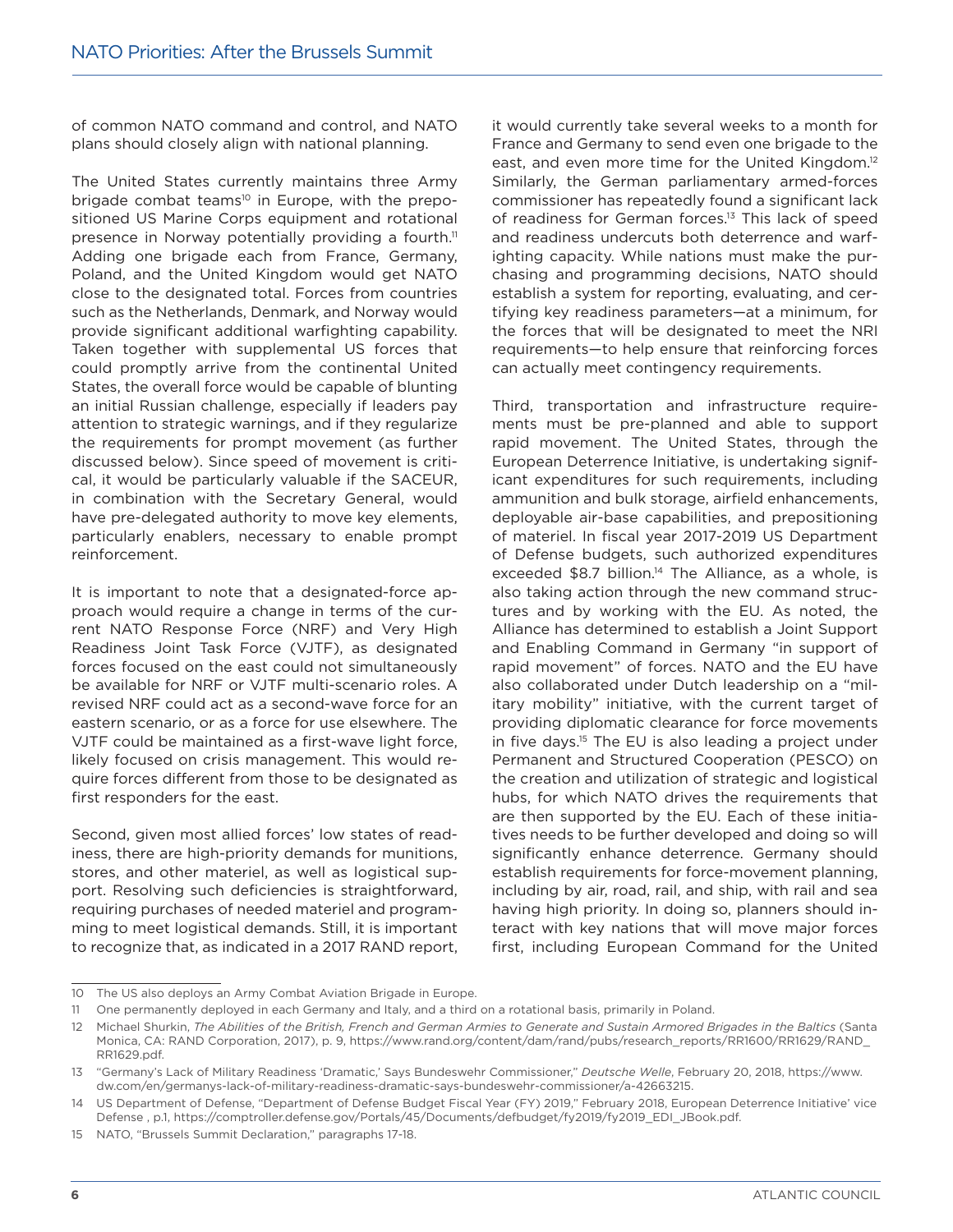States and US Transportation Command, which have extensive mobility and logistical experience, as well as with planners from NATO Supreme Headquarters Allied Powers Europe. Germany should establish a logistical task force to develop the necessary coordination. If experimentation would be useful, SACT could provide required support.

Beyond that, NATO and the Joint Support command will need to decide upon required infrastructure upgrades. They will need to work closely with the EU, which has an ongoing infrastructure program and may be able to bear significant costs, especially given the substantial overlap of NATO and EU nations. The military-mobility initiative should also be further developed to shorten the time for moving forces, by creating a diplomatic "green-light" approach. Under this approach, once NATO decided to move forces, they could then move without further national action via preplanned routes, with preplanned support. Notably, rapid movement will rely on the civil sector; in this regard, the US Civil Reserve Air Fleet and the Voluntary Intermodal Sealift Agreement programs may be useful models.16

Fourth, the Brussels Declaration states, "In the air domain, we have agreed on a Joint Air Power Strategy."17 While the actual employment of forces in battle requires operational decisions that SACEUR must determine, a successful strategy requires a series of preoperational actions. Those include designation of forces, as noted above, as well as logistical efforts to make the forces effective. As previously proposed, the initial "NATO air presence…[should be] built around the combat capabilities of US, French, German, and UK forces."18 The combined forces of these nations significantly exceed the thirty-squadron requirement, and other nations can also provide air forces.19 But, force structure is not enough, as air power must be "fully supported with the necessary ready airfields, sufficient and sustainable munitions and other required logistical capabilities (fuel, storage, etc.), as well as appropriate air and other airfield defenses."20

Several actions are already under way in this realm. As noted above, a significant portion of the funding from the US EDI will go to enhanced air capabilities, including increased presence, exercises, and training, as well as infrastructure and prepositioning. European nations should likewise undertake readiness initiatives, with direction coming from SHAPE planners. All air forces will need effective precision-guided anti-armor and anti-cruise-missile munitions. There should be special focus on innovative concepts such as adaptive basing, as exemplified by the Deployable Air Base System (DABS), which provides for quickly upgrading an unimproved field to mission readiness.<sup>21</sup> Similarly, in Europe's crowded environment, one "required capability" set forth in the Joint Air Power Strategy is "enhanced coordination between military and civil authorities, including shared access to airspace and infrastructure."<sup>22</sup> Any airfield to be used in wartime will need at least some capacity for hardened shelters, and will also require effective air defense. The ability to place airpower at multiple locations will greatly complicate any Russian attempt to degrade the force, whether by cruise missile or other attack, and is consistent with the concept of being "operationally unpredictable," as set forth in the US National Defense Strategy.23

Overall, a more integrated approach to air power is needed. General Philip Breedlove, a recently retired SACEUR, has elaborated these points, noting, "Effective air defense in northern Europe must start with a thick sensor network and then rely on both ground-based assets and aviation, along with robust command and control, all exercised in a joint setting."24 His specific suggestions include creating a regional approach for the frontline states, adding an air-defense element to the enhanced-presence forces,

<sup>16</sup> US Transportation Command, "Intermodal Programs," https://www.ustranscom.mil/imp/index.cfm; US Air Force Air Mobility Command, "Civil Reserve Air Fleet," April 26, 2017, https://www.amc.af.mil/About-Us/Fact-Sheets/Display/Article/144025/civil-reserve-air-fleet/.

<sup>17</sup> NATO, "Brussels Summit Declaration," paragraph 19; NATO, "NATO's Joint Air Power Strategy," June 26, 2018, https://www.nato.int/cps/ en/natohq/official\_texts\_156374.htm.

<sup>18</sup> Franklin D. Kramer and Hans Binnendijk, *Meeting the Russian Conventional Challenge* (Washington, DC: Atlantic Council, 2018), p. 2, http://www.atlanticcouncil.org/images/publications/Meeting\_Russian\_Conventional\_Challenge.pdf.

<sup>19</sup> Ibid., p. 14.

<sup>20</sup> Ibid., p. 15.

<sup>21</sup> US Department of Defense, "Department of Defense Budget Fiscal Year (FY) 2019, European Deterrence Initiative" p. 12.

<sup>22</sup> NATO, "NATO's Joint Air Power Strategy," paragraph 39.

<sup>23</sup> US Department of Defense, *Summary of the 2018 National Defense Strategy of the United States* (Washington, DC: Department of Defense, 2018), p. 5, https://dod.defense.gov/Portals/1/Documents/pubs/2018-National-Defense-Strategy-Summary.pdf.

<sup>24</sup> General Philip Breedlove was NATO's Supreme Allied Commander Europe (SACEUR) from 2013–2016. See Philip M. Breedlove, *Toward Effective Air Defense in Northern Europe* (Washington, DC: Atlantic Council, 2018), p. 1, http://www.atlanticcouncil.org/images/ publications/Toward\_Effective\_Air\_Defense\_in\_Northern\_Europe.pdf.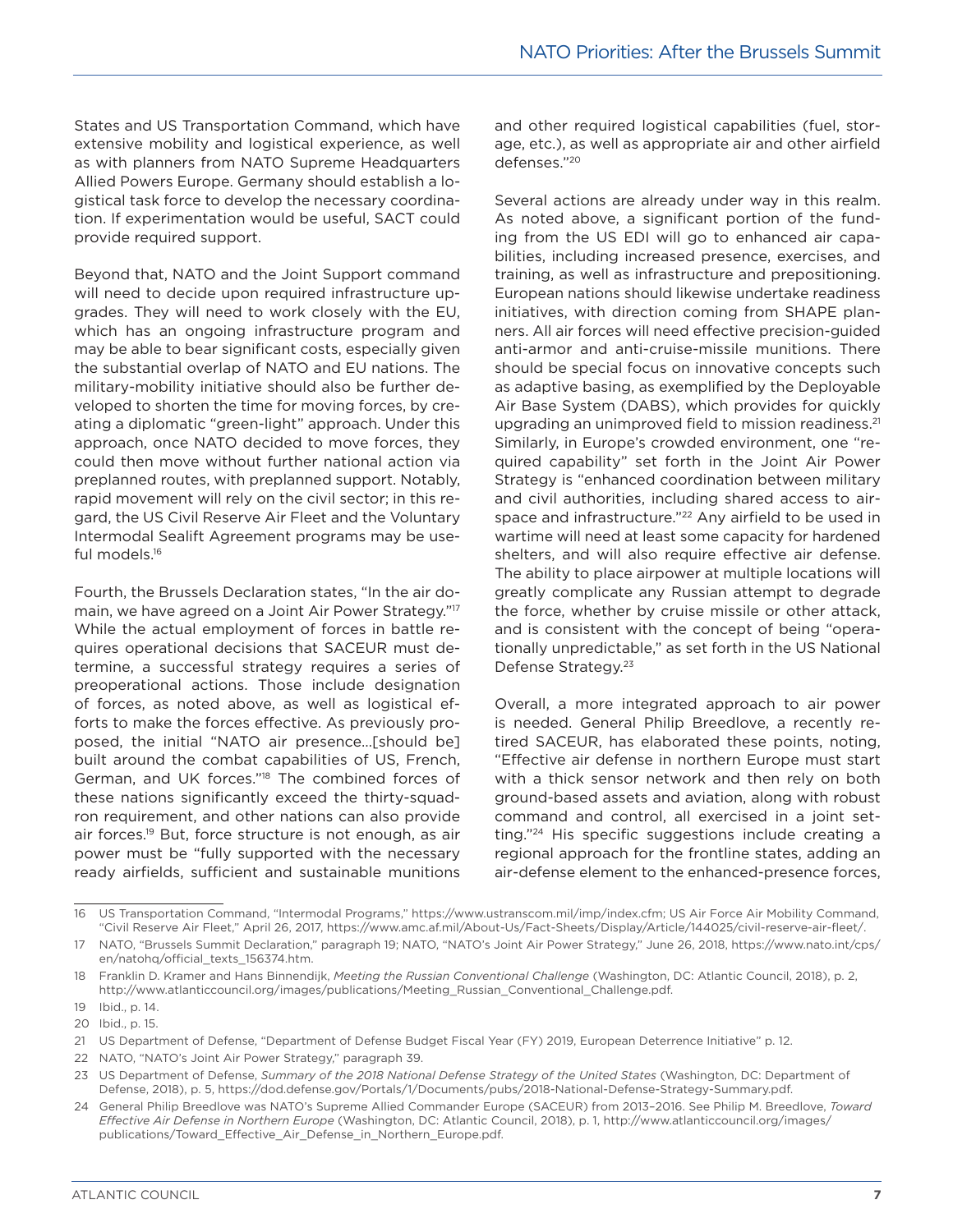integrating sea-based air into the air-defense task, increasing the availability of sensors, and undertaking regular exercises.25 All these elements should be part of implementing the NATO air-power strategy.

Fifth, the establishment of Joint Force Command Norfolk, as well as the focus on ASW, amphibious operations, and protecting the sea lines of communication all underscore the need for an enhanced Alliance naval effort. The resurrection of the US Second Fleet is an important contribution to this effort. Of course, the Alliance has a significant naval-exercise schedule, but several other actions should be undertaken for enhanced deterrence and effective warfighting.26 First, an integrated battle plan, including a clear chain of command, needs to be established. One important issue to resolve is the relationship of Maritime Command, situated in the United Kingdom, and the three Joint Force Commands (Brunssum, Naples, and Norfolk)—especially in the transition to, and in the context of, a wartime setting, including the allocation of required forces. Second, NATO's Joint Force Commands should be further enhanced to operate as true joint warfighting commands. Accordingly, building on General Breedlove's recommendation of integrating naval forces into air defense, a broader air-sea effort should be undertaken. This is consistent with the Joint Airpower Strategy, which underscores the multidomain nature of warfare and the need to integrate air and sea activities. By way of example, air capabilities can be an element of cruise-missile defense for maintaining the sea lines of communication, and naval capabilities can provide offense against key adversary assets. In a crisis, the Alliance's response would build over time with the requirement to generate forces as promptly as possible. Given the logistical challenges of moving land forces, the need for maritime and air assets, as well as an air-sea approach, becomes even more critical. Third, the new Joint Force Command Norfolk will need the most advanced ASW assets and must develop an operating strategy for their effective use. Such an approach should not only be counterforce, but should also include assurance of resilience for critical undersea cable assets. Funding from EDI has already been designated for "Integrated Undersea Surveillance System (IUSS) infrastructure improvements, operational support, and battlespace preparation…[including] purchasing new,

fixed undersea surveillance systems and refurbishment of older, existing systems…[to] greatly enhance surveillance of key threat submarine transit areas within the USEUCOM AOR."27 Underwater unmanned vehicles operating as sensors, counterforce, and repair may also play key roles, especially as technology advances.28 Finally, while SACEUR will need to determine battle plans, it will likely be important to plan to fight in the waters of the north—to ensure that adversary forces do not have sanctuary, and to disrupt, as much as possible, long-range cruise-missile and other attack capabilities coming from the sea.

Finally, NATO should review the mission and structure of the current NATO Force Integration Units. These units are deployed in eastern allies, with the mission of preparing the way for NATO reinforcements. As the size of NATO's highly ready forces increases, these NFIUS' mission will expand, and should be coordinated with NATO command-and-control arrangements. Their mission might also be augmented to define what they would do in wartime after reinforcements arrive.<sup>29</sup>

#### **STRENGTHENING CYBER DEFENSE AND RESILIENCE**

In an armed attack against NATO, Russia would almost certainly utilize its cyber capabilities as part of the onslaught. Those efforts would be directed against NATO military forces, as well as critical-infrastructure capabilities including telecommunications, power, transportation, and reception facilities. A significant cyberattack could, of course, directly disrupt military capabilities. Even a limited incursion could disrupt interoperability if, for example, Russian attackers infiltrated less-capable cyber countries and worked their way through the NATO networks and into other militaries via combined activities (such as a combined air-operations center). Likewise, attacks against critical infrastructure could mean that military capabilities reliant on the electric grid would be disrupted; similarly, transportation and reception facilities depend on critical infrastructure being operational. In sum, having an effective cyber posture is as critical to successful defense as are conventional military capabilities. Currently, NATO and its member countries have not

<sup>25</sup> Ibid., p. 5.

<sup>26</sup> NATO Allied Maritime Command, "2018 Exercises," https://mc.nato.int/media-centre/news/2018.aspx?cat=133.

<sup>27</sup> US Department of Defense, "Department of Defense Budget Fiscal Year (FY) 2019, European Deterrence Initiative" p. 4.

<sup>28</sup> At the October 2018 Defense Ministers meeting, thirteen allies signed a memorandum of understanding to promote cooperation on unmanned undersea vehicles. See NATO, "Thirteen Allies to Cooperate on the Introduction of Maritime Unmanned Systems," October 3, 2018, https://www.nato.int/cps/en/natohq/news\_158672.htm.

<sup>29</sup> Based in part on interviews with NFIU commanders.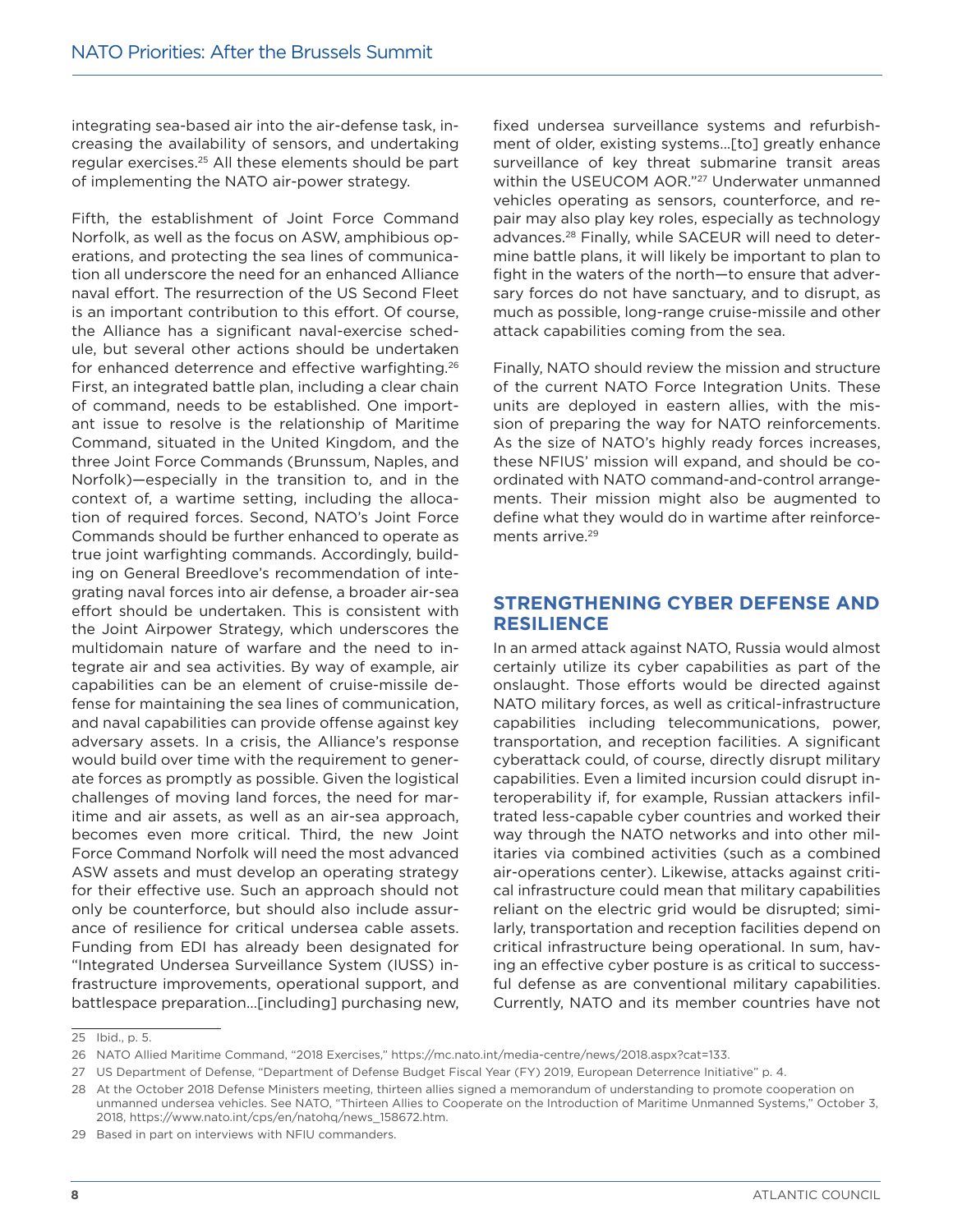reached the necessary level of cyber effectiveness. NATO underscored the importance of cyber at the 2018 summit, taking several steps as "part of NATO's core task of collective defence," including:

*"Establish[ing] a Cyberspace Operations Centre in Belgium to provide situational awareness and coordination of NATO operational activity within cyberspace" and "integrat[ing] sovereign cyber effects, provided voluntarily by Allies, into Alliance operations and missions…"30*

What NATO has done is valuable, but what it has not yet done is far more important for effective defense. As noted above, an attack against NATO would almost certainly include an attack against critical infrastructures, which are extremely vulnerable to cyber intrusions. There are multiple examples of Russian attacks against critical infrastructure (as in Ukraine<sup>31</sup>), or penetration of key assets like the electric grid (as in the United States).<sup>32</sup> For a successful deterrence posture, NATO needs to increase the resilience of critical infrastructures, both in the frontline states and those required for reinforcement elsewhere, as well as to enhance its capacity for cyber effects. To accomplish this, it should undertake three major efforts.

First, for the frontline states, NATO should establish "cyber collective defense, where the framework nations (the United Kingdom, Canada, Germany, United States) leading the eFP in the Baltics and Poland assist those nations in establishing enhanced cyber resilience for their telecommunications, electric grids, and reception facilities that are critical to warfighting

and thus a key requirement for deterrence."<sup>33</sup> Those framework nations would work with each of the frontline states to develop the operational procedures to respond to an attack, and put in place advanced capabilities that would limit the consequences of such an attack, through enhanced resilience and the ability to recover.34 This should be done at the national level, and is fully consistent with the recently released *Department of Defense Cyber Strategy Summary,*  which states, "The Department will prioritize…deterring malicious cyber activities that constitute a use of force against the United States, our allies, or our partners."35 Among other actions, this strategy also asserts, "The Department will work to strengthen the capacity of these allies and partners and increase DoD's ability to leverage its partners' unique skills, resources, capabilities, and perspectives."36 The US Congress has likewise prioritized such actions, stating in section 1281 of the 2019 National Defense Authorization Act that the Secretary of Defense shall provide a report by March 2019 on US actions at NATO "to build cyber-defense capacity and deter cyber-attacks among Organization member countries."37 To be clear, nations assisting frontline states would not undertake operational control of any critical infrastructures; these would continue to be run under the framework established by the host nation.

Second, the Joint Support command needs to include cyber resilience as part of its operational concept, with speed of movement and resilience considered together. For example, there is little point in having a plan for rail and air transportation if such a plan can be easily disrupted by cyberattack. Resolving this

<sup>30</sup> NATO, "Brussels Summit Declaration," paragraph 20.

<sup>31</sup> White House, "Statement from the Press Secretary," February 15, 2018, https://www.whitehouse.gov/briefings-statements/statementpress-secretary-25/.

<sup>32</sup> US-CERT, "Alert (TA18-074A): Russian Government Cyber Activity Targeting Energy and Other Critical Infrastructure Sectors," March 15, 2018, https://www.us-cert.gov/ncas/alerts/TA18-074A.

<sup>33</sup> Kramer and Binnendijk, *Meeting the Russian Conventional Challenge,* p. 2.

<sup>34</sup> For a useful reference setting forth multiple actions that can be taken in the context of the United States, see Paul N. Stockton, *Resilience for Grid Security Emergencies* (Baltimore, MD: Johns Hopkins, 2018), http://www.jhuapl.edu/Content/documents/ ResilienceforGridSecurityEmergencies.pdf.

<sup>35</sup> US Department of Defense, *Summary: Department of Defense Cyber Strategy 2018* (Washington, DC: Department of Defense, 2018), p. 4, https://media.defense.gov/2018/Sep/18/2002041658/-1/-1/1/CYBER\_STRATEGY\_SUMMARY\_FINAL.PDF.

<sup>36</sup> Ibid., p. 5.

<sup>37</sup> Section 1281 provides:

<sup>&</sup>quot;(a) In General.—Not later than March 31, 2019, the Secretary of Defense shall submit to the congressional defense committees a report detailing the Department's efforts to enhance the United States' leadership and collaboration with the North Atlantic Treaty Organization with respect to the development of a comprehensive, cross-domain strategy to build cyber-defense capacity and deter cyber-attacks among Organization member countries.

<sup>(</sup>b) Contents. —The report required by subsection (a) shall address the following:

<sup>(1)</sup> Improving cyber situational awareness among Organization member countries.

<sup>(2)</sup> Implementation of the cyber operational-domain roadmap of the Organization with respect to doctrine, political oversight and governance, planning, rules of engagement, and integration across Organization member countries.

<sup>(3)</sup> Planned cooperative efforts to combat information warfare across Organization member countries.

<sup>(4)</sup> The development of cyber capabilities, including cooperative development efforts and technology transfer.

<sup>(5)</sup> Supporting stronger cyber partnerships with non-Organization member countries, as appropriate."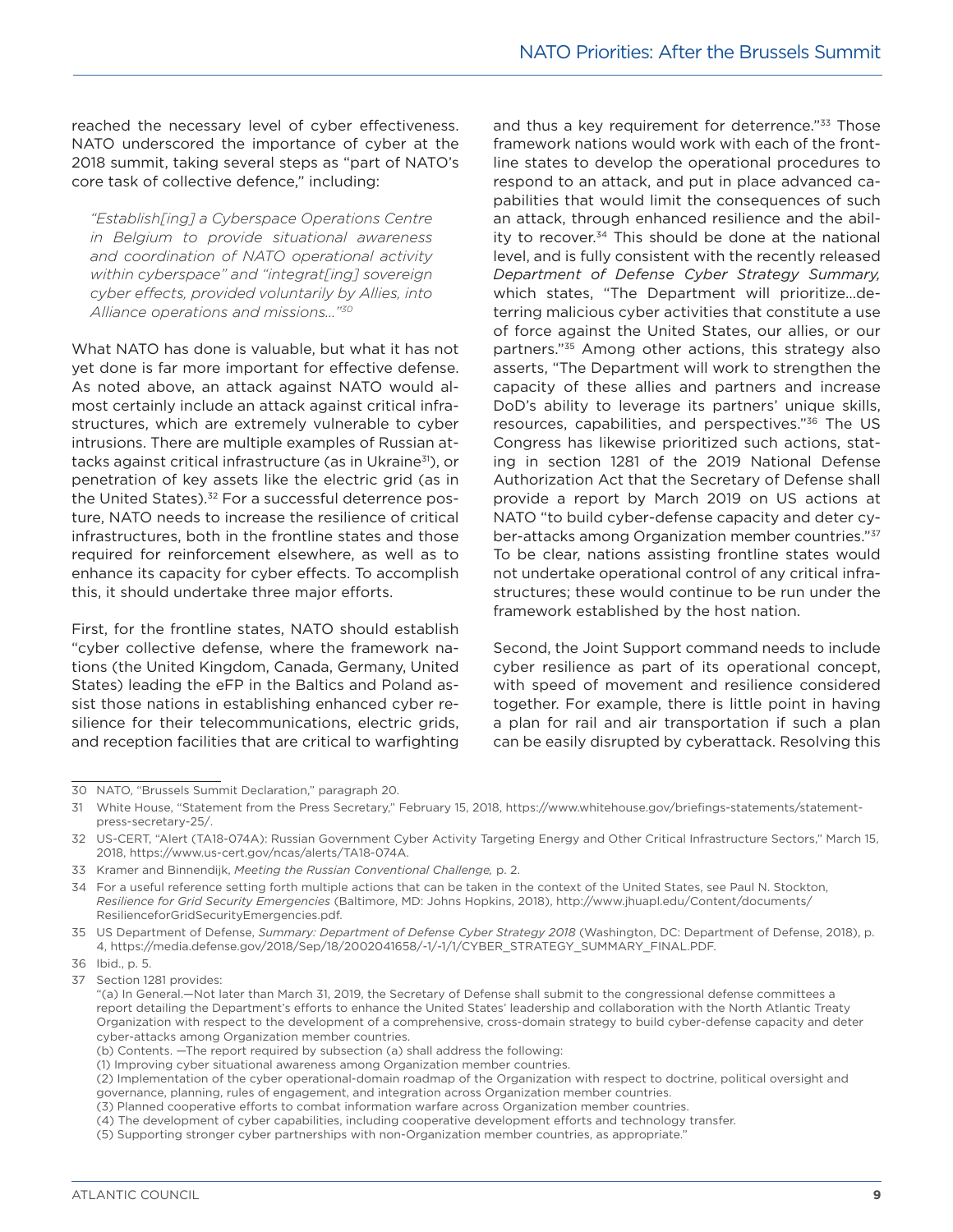problem requires improvements not only in capabilities, but also in bureaucracies. As is regularly recognized, critical-infrastructure assets are owned and regulated by multiple entities—private, governmental, and multinational. While coordination has significantly improved between NATO and the EU, an effective resilience posture will require a combined effort including both organizations, as well as relevant nations and the private sector. The June 2018 EU *Joint Report to the European Parliament, the European Council, and the Council* sets forth a number of ways in which the EU and NATO are cooperating.38 Given the critical importance of logistics for deterrence and warfighting, and the reliance of logistical assets on cyber capacities, the Joint Support command should spearhead the creation of a joint task force, which would develop pre-crisis cyber requirements. These would focus on high-end conflict and be put in place by the relevant governing entities, including nations, NATO, and the EU. There are several ways in which a joint task force could be established, but, for planning purposes, it would make sense for it to be linked to the new Cyber Operations Center created as part of SHAPE, given that SHAPE will likely have overall strategic responsibility for NATO wartime cyber efforts. The joint task force could also link operationally with the Cyber Operations Center in wartime, if the necessary procedures are put in place. In this context, it would be valuable for the Cyber Operations Center to a) be able to obtain information related to critical infrastructure protection from nations and other relevant stakeholders, including network operators and service providers, and b) have designated points of contacts within each nation responsible for this information. Utilizing such connectivity, the Cyber Operations Center could work with national points of contact to identify, prioritize, and remediate vulnerabilities.

Third, at the Brussels Summit, NATO agreed to establish effective cyber effects by integrating highly cyber-capable nations' capacities into NATO planning and operations.39 This could include offensive cyber operations as a means of deterrence. For the United

States, integrating cyber operations has been done using a joint task force.<sup>40</sup> While NATO could achieve this in several ways, creating such a combined joint task force (CJTF) for cyber—under the auspices of the new Combined Operations Center at SHAPE—would be a good first step, given the need to incorporate multiple national capabilities and to connect offensive and defensive capabilities and actions. If classification issues limited the value of acting at the NATO level, the United States could consider working with close cyber allies, starting with the United Kingdom, and including others as circumstances deem appropriate. Whether at NATO or at the national level, such a CJTF could have a three-part mandate: capabilities coordination; operational-concept development, including interaction with non-cyber capabilities; and establishment of a doctrine to include legal requirements. With respect to the latter, an important legal consideration will be how to respond to adversarial actions that put key assets at risk prior to the onset of armed conflict, such as Russian intrusion into the electric grid and other critical infrastructure. Those issues, including the law of countermeasures, are further discussed in the section on hybrid conflict below.

#### **COUNTERING HYBRID CHALLENGES**

As NATO meets the challenge of enhancing its conventional-deterrent posture, Russia is increasingly concentrating on hybrid attacks. Russia's actions range from low-level conflict and cyberattacks to disinformation and political and economic subversion and coercion, all of which could be considered strategic intimidation.41 Recent targeted chemical attacks in the United Kingdom demonstrated a higher degree of aggressiveness from Russia, and resulted in death.42 In March 2018, the US government announced that Russia had orchestrated cyber operations targeting US critical infrastructure, including nuclear power plants and water and electric systems, potentially enabling Russia to manipulate these facilities.<sup>43</sup> The head of Germany's domestic intelligence service reported

<sup>38</sup> European Commission, *Joint Report to the European Parliament, the European Council and the Council* (Brussels: European Commission, 2018), https://eeas.europa.eu/sites/eeas/files/joint\_report\_on\_the\_implementation\_of\_the\_joint\_framework\_on\_ countering\_hybrid\_threats\_from\_july\_2017\_to\_june\_2018.pdf.

<sup>39</sup> NATO, "Brussels Summit Declaration," paragraph 20.

<sup>40</sup> See, for example, Lieutenant General Paul M. Nakasone, commander of United States Army Cyber Command, statement before the Subcommittee on Cybersecurity, Senate Committee on Armed Services, p. 3,

https://www.armed-services.senate.gov/imo/media/doc/Nakasone\_03-13-18.pdf.

<sup>41</sup> Franklin D. Kramer and Lauren M. Speranza, *Meeting the Russian Hybrid Challenge* (Washington, DC: Atlantic Council, 2017), http:// www.atlanticcouncil.org/images/publications/Meeting\_the\_Russian\_Hybrid\_Challenge\_web\_0530.pdf.

<sup>42</sup> Richard Pérez-Peña and Ellen Barry, "UK Charges 2 Men in Novichok Poisoning, Saying They're Russian Agents," *New York Times*, September 5, 2018, https://www.nytimes.com/2018/09/05/world/europe/russia-uk-novichok-skripal.html.

<sup>43</sup> US-CERT, "Alert (TA18-074A): Russian Government Cyber Activity Targeting Energy and Other Critical Infrastructure Sectors"; Nicole Perlroth and David Sanger, "Cyberattacks Put Russian Fingers on the Switch at Power Plants, U.S. Says," *New York Times*, March 15,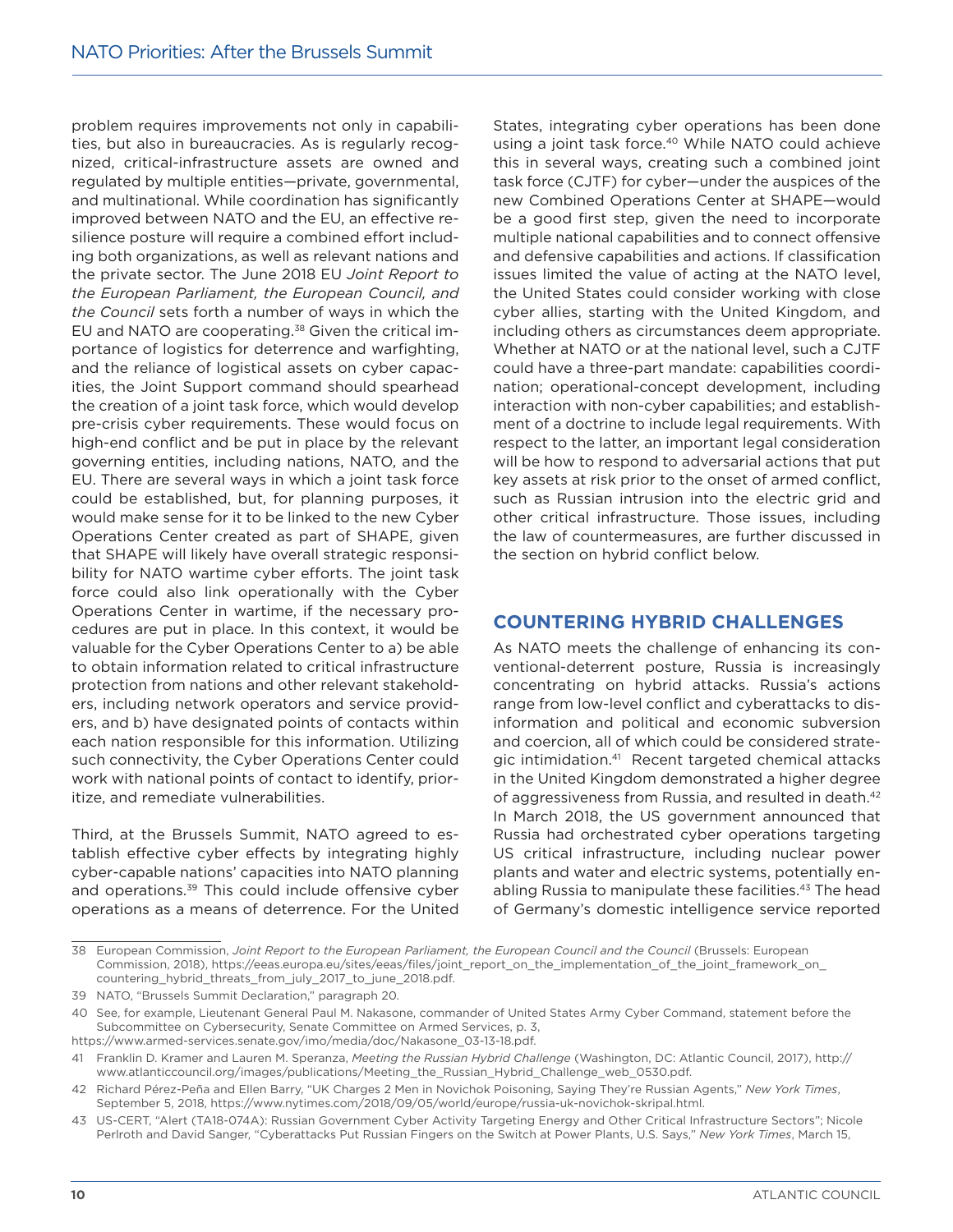Russian attempts at attacking German critical infrastructure.44 From March 2018, after losing a Stockholm arbitration court ruling costing Russia's state-controlled energy company Gazprom \$2.5 billion, the Kremlin shut off natural-gas supplies to Ukraine, resulting in significant shortages and challenges for Ukraine.45 Most recently, following Macedonia's invitation to begin accession talks with NATO and ahead of its crucial name-change referendum, Russia undertook a significant disinformation campaign to undercut Macedonia's accession.46

While Russia's current activities are substantial, it is important to recognize that hybrid attacks could reach much more significant levels than current cases, without reaching the level of "armed attack" under the Washington Treaty, which calls for an Article 5 response. By way of example, and in comparison, to current adversarial actions—which might be considered "Level 1" hybrid—suppose the Salisbury attack in the United Kingdom had instead involved seven different, but near-simultaneous, instances of chemical attacks across three countries instead of one—or, alternatively, five or six instances in which grid generators were simultaneously disabled in different countries. Those examples might be considered "Level 2" hybrid, with hybrid in the context of armed attack being "Level 3." Given this, NATO, EU, and national planning for hybrid challenges needs to encompass the potential for higher Level 2 attacks that could well be undertaken, in addition to the current Level 1 cases.

The Alliance has recognized the challenge of hybrid and has taken several significant steps. At the Warsaw Summit in July 2016, NATO Secretary General Jens Stoltenberg, European Commission President Jean-Claude Juncker, and European Council President Donald Tusk signed a joint declaration to "boost [the] ability to counter hybrid threats."47 This was later advanced by concrete proposals for joint action, twenty

of which focused on hybrid approaches. Among many other important steps, NATO has supported the establishment of an independent European Center of Excellence (COE) for Countering Hybrid Threats in Helsinki, while also creating its own NATO Hybrid Analysis Branch to focus on these issues.48

At the 2018 Brussels Summit, NATO amplified its attention on hybrid, stating that the Alliance is ready "to assist an Ally at any stage of a hybrid campaign."49 Allies also agreed to a variety of actions to enhance NATO's counter-hybrid efforts, as underscored in three key sections of the Brussels Summit Declaration:

*"While the primary responsibility for responding to hybrid threats rests with the targeted nation, NATO is ready, upon Council decision, to assist an Ally at any stage of a hybrid campaign. In cases of hybrid warfare, the Council could decide to invoke Article 5 of the Washington Treaty, as in the case of armed attack…We announce the establishment of Counter Hybrid Support Teams, which provide tailored, targeted assistance to Allies, upon their request, in preparing for and responding to hybrid activities."50*

*"Reaffirming NATO's defensive mandate, we are determined to employ the full range of capabilities, including cyber, to deter, defend against, and to counter the full spectrum of cyber threats, including those conducted as part of a hybrid campaign…We continue to work together to develop measures which would enable us to impose costs on those who harm us."51*

*"We will continue to optimize NATO intelligence to facilitate timely and relevant support to Allied decision-making and operations, including through improved warning and intelligence* 

50 Ibid.

51 Ibid., paragraph 20.

<sup>2018,</sup> https://www.nytimes.com/2018/03/15/us/politics/russia-cyberattacks.html.

<sup>44</sup> "German Intelligence Head Warns of Cyber-Attacks on Critical Infrastructure," *Deutsche Welle*, May 14, 2018, https://www.dw.com/en/ german-intelligence-head-warns-of-cyber-attacks-on-critical-infrastructure/a-43774802.

<sup>45</sup> Bermet Talant, "Russia Retaliates Against Ukraine's Court Win, Shuts Off Natural Gas Supplies Indefinitely," *Kyiv Post*, March 2, 2018, https://www.kyivpost.com/business/russia-retaliates-ukraines-court-win-shuts-off-natural-gas-supplies-indefinitely.html.

<sup>46</sup> Helene Cooper and Eric Schmitt, "U.S. Spycraft and Stealthy Diplomacy Expose Russian Subversion in a Key Balkans Vote," *New York Times*, October 9, 2018, https://www.nytimes.com/2018/10/09/us/politics/russia-macedonia-greece.html.

<sup>47</sup> NATO, press release, "Joint Declaration by the President of the European Council, the President of the European Commission, and the Secretary General of the North Atlantic Treaty Organization," July 10, 2018, https://www.nato.int/cps/en/natohq/official\_texts\_156626. htm.

<sup>48</sup> *Third Joint Progress Report on the Implementation of the Common Set of Proposals Endorsed by EU and NATO Councils on 6 December 2016 and 5 December 2017* (Brussels: NATO, 2018), https://www.consilium.europa.eu/media/35578/third-report-ue-natolayout-en.pdf.

<sup>49</sup> NATO, "Brussels Summit Declaration," paragraph 21.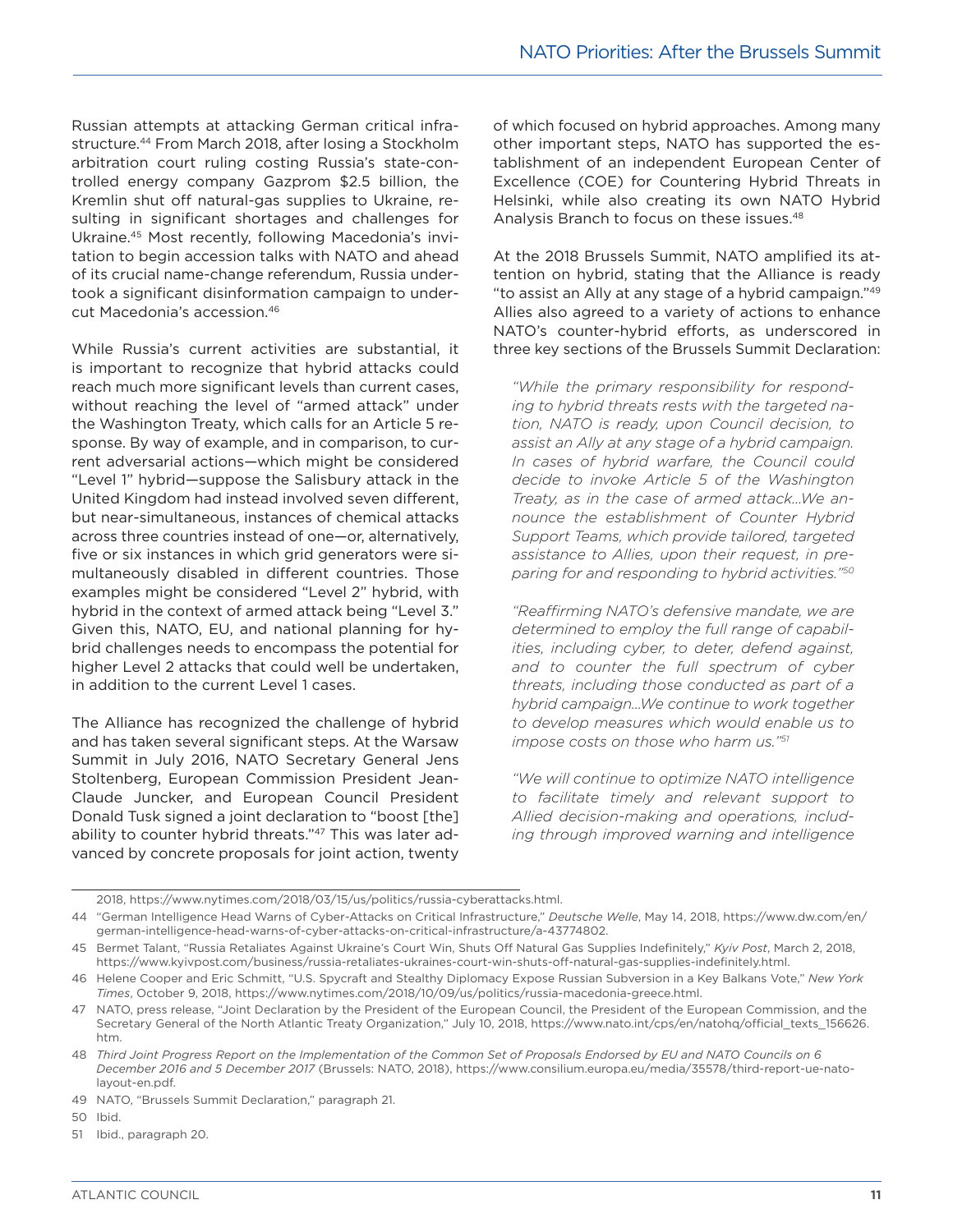*sharing, particularly on terrorism, hybrid, and cyber."52*

Responding to hybrid challenges requires a multifaceted effort by nations, NATO, the EU, and the private sector. Still, NATO has several unique strengths, particularly with respect to planning and organizing in the context of potential use of force, both at lower levels and in high-end, armed attacks. To optimize the capacity to respond to hybrid challenges, NATO should undertake five sets of actions.

First, as noted above and further discussed below, NATO should plan with respect to current hybrid activities, as well as more substantial Level 2 hybrid.

Second, NATO should fully resource the Counter Hybrid Support Teams (CHSTs), so that they can take on both planning and response actions. The Brussels Summit Declaration nominally creates these CHSTs; thus far, however, there are very few details regarding how these teams will form or function.<sup>53</sup> While the model of NATO's Advisory Support Teams (ASTs)<sup>54</sup> which assemble only when called upon, is useful, the CHSTs should be created with a core of standing, albeit small, forces that would be supplemented by capabilities from nations. This would allow them to undertake planning and to develop tactics, techniques, and procedures that would be promptly available at the request of an individual allied country, prior to—or at any stage of—a hybrid attack, campaign, or incident. Teams should include specific civilian and military experts, rather than policy advisers, from NATO member countries and NATO institutions. They should also include links to EU institutions and member states (the EU Hybrid Fusion cell and the European Commission in particular), as well as the private sector. Representatives should have expertise and technical skills in, for example, intelligence analysis, strategic communications (European and Russian languages), emergency response, border management, energy security, grid stability, political and economic systems, financial systems, and cybersecurity. On the operation side, particularly to address low-level forcible activities, representatives might be drawn from the European Gendarmerie Force, which comprises trained military police from across European countries, as well as from national border guards. These representatives should be engaged ahead of time,

as designated CHST personnel for their areas of expertise. One useful way to ensure that the necessary expertise is available would be for the NATO Defense Planning Process to provide guidance for countries to develop key capabilities that could be engaged as part of CHSTs.

CHSTs should spearhead their own planning efforts and be available to support both national planning and response, if required. To draw on existing resources and competencies, the teams should work closely with NATO special-operations forces. CHSTs should also be frequently exercised for various hybrid contingencies. Some members of the CHSTs would be able to work remotely, depending on the hybrid incident, but others could be forward deployed to particularly susceptible regions, such as the Baltic or Balkan states. These teams could be embedded in NATO eFP battalions, currently in the Baltic States and Poland, or NATO Force Integration Units, where appropriate. Frontline nations and those interested in support from CHSTs should be prioritized first.

CHSTs should be centrally commanded and controlled. NATO should conduct a study to evaluate appropriate command and control in the context of hybrid, similar to the command structure review it completed ahead of the Brussels Summit. This effort should also evaluate how to work with national and EU capabilities. One option would be to have the CHSTs coordinated by team leaders under the Operations Division at NATO Headquarters, acting under the authority of the Secretary General and nations requesting support. This approach would be parallel to NATO's strategic communications function, which is led at NATO Headquarters. However, given the operational nature of hybrid – especially in the Level 2 context, and particularly with respect to cyber, use of chemicals, riots, insurrections, and the like – it would be important to coordinate CHSTs out of SHAPE. Currently, no single division or team is responsible for hybrid overall either at SHAPE or at NATO HQ. Given this, it would be useful to establish an overarching Hybrid Operations Center, similar to the Cyber Operations Center, at SHAPE that would be responsible for coordinating CHSTs, among other counter-hybrid activities; although, certain activities, such as strategic communications might be undertaken at NATO HQ. The Cyber Operations Center and

<sup>52</sup> Ibid., paragraph 13.

<sup>53</sup> Ibid., paragraph 21.

<sup>54</sup> NATO has Resilience Advisory Support Teams (ASTs) to help nations assess and build resilience. For more on this concept see NATO ACT, "Building Resilience: Collaborative Proposals to Help Nations and Partners," 2017, www.act.nato.int/images/stories/events/2017/ resilience/resilience-wp.pdf.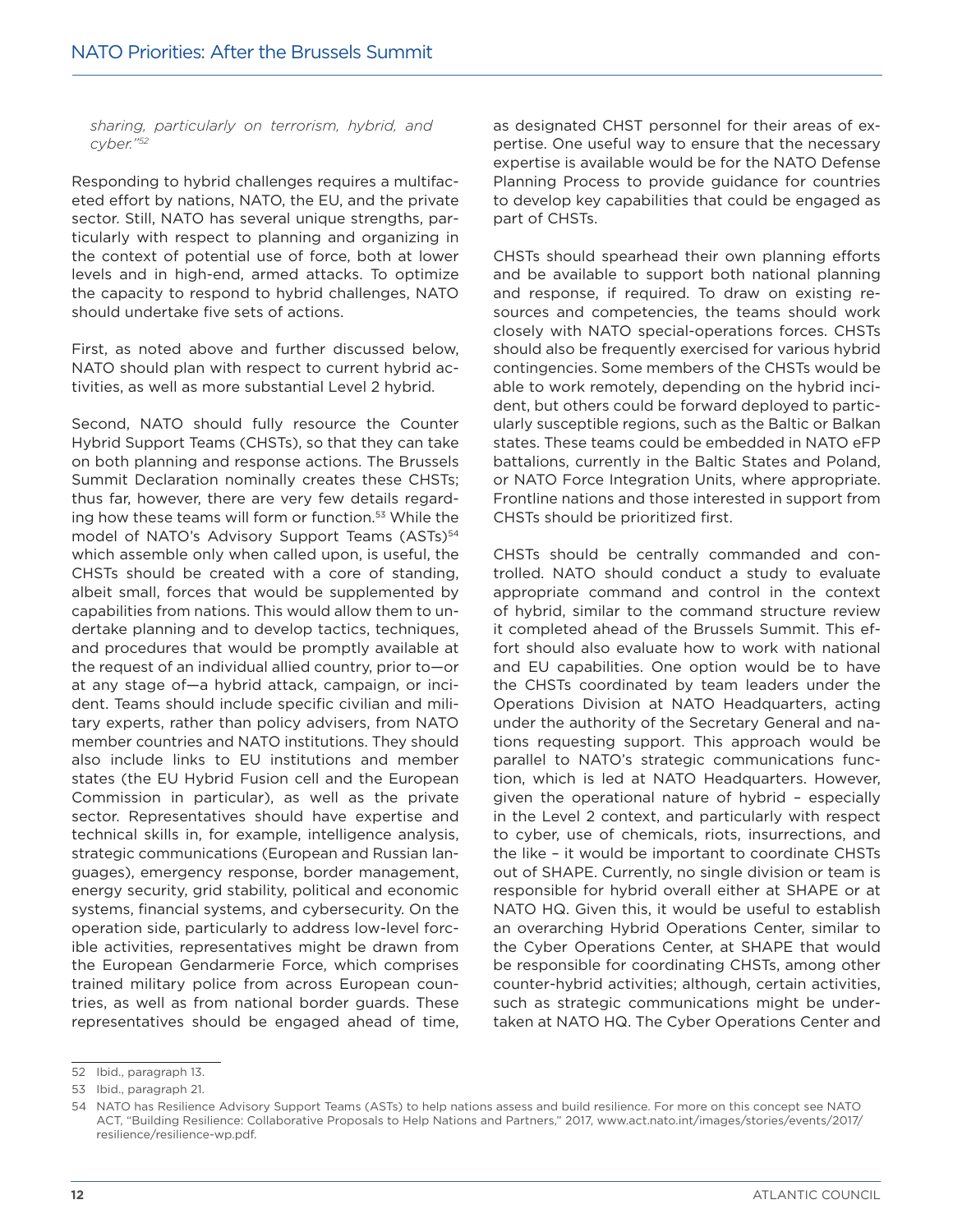a new Hybrid Operations Center would need to be coordinated or combined in some fashion.

Third, NATO should increase its awareness of adversarial hybrid activities by further developing intelligence and establishing a system of indications and warnings focused on hybrid. Better intelligence is, of course, a prerequisite to timely and effective action, and NATO has increased its focus on "improved warning and intelligence."<sup>55</sup> NATO has made significant progress on the development of indications and warning, especially in the conventional realm. Still, greater efforts are required in the hybrid realm, which encompasses many activities that will require political determinations to take collective action—the overall responses to the chemical attacks in the United Kingdom being a good example. Accordingly, having a system that focuses on adversaries' hybrid actions, provides early warning to the degree possible, and allows for coordinated political determinations is an important requirement for the Alliance. There are numerous ways to accomplish this, but the Assistant Secretary General for Intelligence and Security (ASG I&S) should be a leading actor in ensuring that all members of the Alliance are fully advised. The ASG I&S should work with military authorities and nations to make regular information available to the Alliance, including routine briefings to the North Atlantic Council. Additionally, the ASG I&S and NATO's military authorities should work with nations to develop indicators and warnings, cognizant of the possibility that higher-level hybrid attacks might be imminent. To further develop and enhance these indicators and warnings, more specific Russian objectives should be considered. Rather than thinking in terms of Russia's overarching and strategic objectives, such undermining the West and dividing NATO and the EU, warnings and corresponding indicators should be built around potential specific Russian actions or campaigns—as an example, Russia's activities in Macedonia ahead of its name-change referendum, which sought to decrease voter turnout and increase votes against the referendum. Additional resources and personnel to focus on open-source information and coordination with the EU and relevant private sector entities (e.g. finance, energy, telecommunications) should all be part of such activities.

Fourth, NATO should elevate energy security and critical-infrastructure protection (CIP) as a core focus of NATO and combined (NATO-EU-private sector) exercises. Of course, diversifying energy supplies is the most effective way to combat Russian energy manipulation. However, NATO can help with the protection of allies' critical energy and other infrastructure, in terms of both physical and cyber activities. As part of this, NATO should enhance its efforts to train and exercise its forces, including CHSTs, in CIP-centric hybrid scenarios. Some exercises currently include energy, cyber, and other critical-infrastructure elements on the periphery, but they should be elevated to a primary role. Other useful efforts are also underway in NATO and EU circles in the form of scenario-based discussions, training, and best practices sharing.

Currently, CIP-related exercises are planned and executed in a "parallel and coordinated" manner between NATO and the EU; however, they should be conducted as an integrated activity with NATO, the EU, and representatives from the private sector, such as Internet service providers (ISPs) and electric-grid operators. National forces and authorities, such as police and border guards, should also be integrated into these plans and exercises.

NATO should also place a particular focus on the chemical threat in the hybrid context, as demonstrated by the Russian attacks in the UK. National chemical-defense units and clean-up crews—especially those equipped to handle sensitive substances related to energy and critical infrastructure—should also be enhanced and considered in planning efforts. NATO should work to establish clear lines of communication and joint contingency planning across these NATO, EU, and private-sector stakeholders to proactively prepare for hybrid crises that include chemical attacks.56

Fifth, NATO should work to develop doctrine for responding to strategic intimidation and hybrid activities, including a playbook of collective countermeasures to be taken by allies in hybrid scenarios, especially those that may not meet a conventional Article 5 threshold.

The Brussels Summit Declaration underscores this requirement, and emphasizes the necessity of having the capability to respond. In particular, the declaration calls for allies to "work together to develop measures which would enable us to impose costs on those who

<sup>55</sup> NATO, "Brussels Summit Declaration," paragraph 13.

<sup>56</sup> Russia's use of chemicals also underscores the importance of protection-and-response capabilities for nuclear, radiological, and biological threats.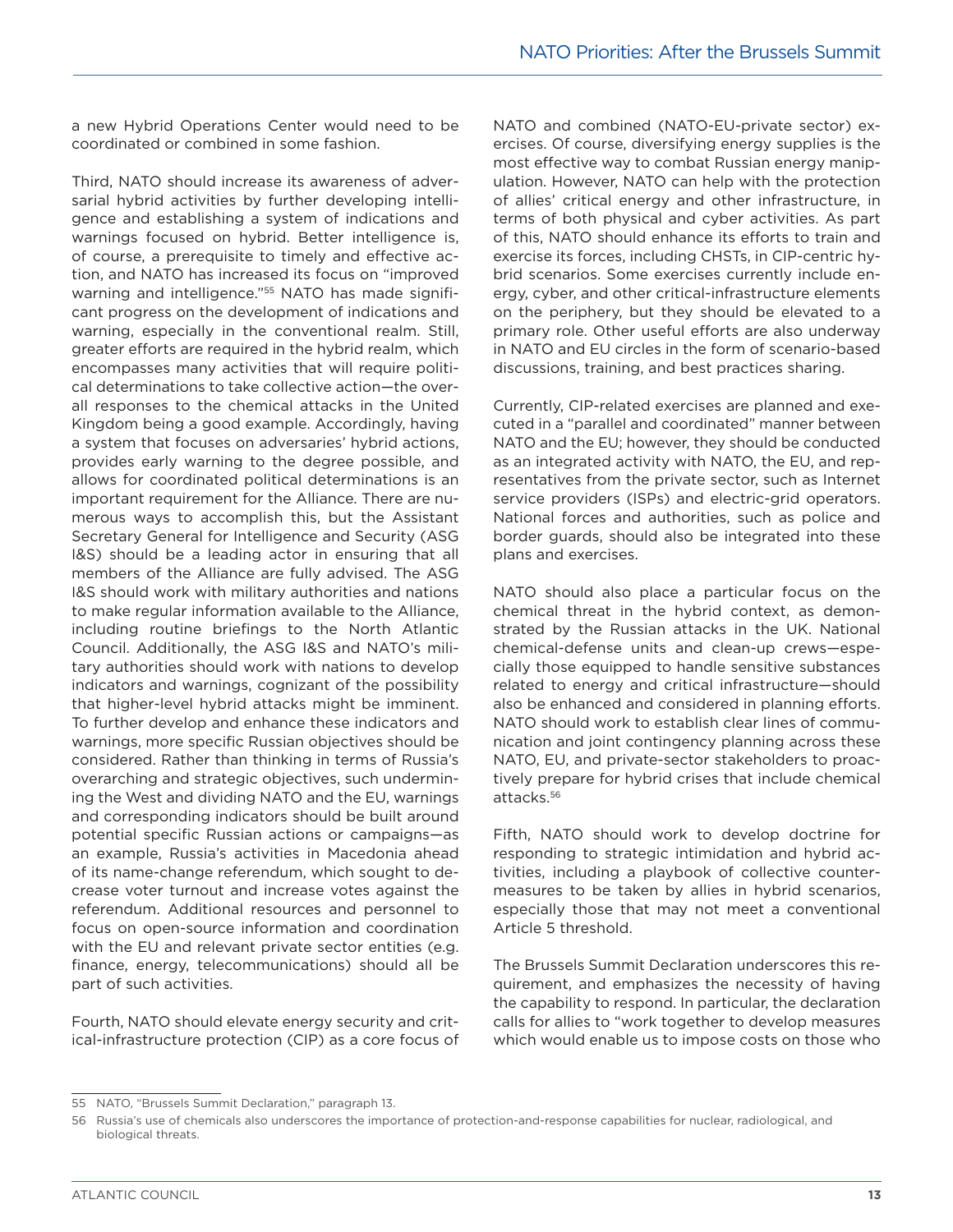harm us."<sup>57</sup> The legal framework for these actions is informed by customary international and treaty law, including the UN Charter (article 2(4) use of force clause and article 51 armed attack clause), as well as the law of countermeasures, pleas of necessity, and the norm of non-intervention.<sup>58</sup> Under international law, there are actions NATO allies can take, both offensive and defensive in nature, against the perpetrator of a hybrid attack, provided certain conditions are met.

Most importantly, in addition to sanctions—which some Allies have already used in response to Russian hybrid activities—NATO nations may also take "countermeasures" and "actions of necessity."59 These measures would otherwise not be lawful, but are justified due to a prior wrongful act against the state (for countermeasures) or circumstances that place a state's essential interests in "grave and imminent peril" (for pleas of necessity).<sup>60</sup> There are several requirements and restrictions on these actions; for instance, countermeasures require attribution of the initial act to a state actor, while both countermeasures and actions of necessity must follow the customary principles of necessity and proportionality. Still, allied leaders have a number of untapped options in this realm.61

This body of law also supports the use of collective countermeasures, a concept particularly relevant for NATO, which enables multiple nations—even those not directly harmed by the hybrid act—to act together to amplify a response under certain circumstances. Under the accumulation of events doctrine, individual incidents or successive attacks, which alone may not rise to a sufficient level of force to justify the use of countermeasures, can be assessed under the law as connected incidents.<sup>62</sup> Taken together, these may reach a threshold that would justify more severe countermeasures.

Though these options are often not widely understood or utilized by allied policymakers or military personnel, they provide compelling and impactful ways for NATO nations to deter and reply to Russian hybrid challenges – both in the context of pre-crisis vigilance measures and deterrence response options. NATO should begin formulating doctrine and a playbook of countermeasures, which can be taken by its member states if certain triggers are activated. Capitalizing on NATO's strength as a collective defense alliance, these counter-intimidation measures should be adopted multilaterally by several allied member states, whenever possible. Formulation of this playbook should also include cooperation with the EU to explore where and how EU-level responses and capabilities fit in. Such a playbook would not need to include strict, pre-agreed actions, but would provide potential options that advisers could present to NATO or national authorities. A task force, perhaps headed by NATO's Assistant Secretary Generals for Emerging Security Challenges and for Operations, in coordination with SACEUR, should be established to provide such options and recommendations to the Alliance and nations. The ASG I&S should also conduct a more systematic analysis of Russian vulnerabilities to inform the development of these possible options. By catalyzing these conversations ahead of time, this playbook would help to lay the groundwork for timelier political decision-making both to preempt and respond to Russian strategic intimidation efforts as they increase. One additional way to ensure senior decision-makers understand hybrid threats and these potential response options would be to hold a scenario-based discussion focused on Level 2 hybrid at a NATO defense ministers' meeting.

The types of adversarial, sub-Article-5, including Level 2 hybrid, actions that should be considered

<sup>57</sup> NATO, "Brussels Summit Declaration," paragraph 20.

<sup>58</sup> United Nations, "Charter of the United Nations," June 26, 1945, http://www.un.org/en/charter-united-nations/. See Catherine Lotrionte, "Reconsidering the Consequences for State-Sponsored Hostile Cyber Operations Under International Law," *Cyber Defense Review*  vol. 3, no. 2, Summer 2018, https://cyberdefensereview.army.mil/Portals/6/Documents/CDR%20Journal%20Articles/CDR\_V3N2\_ ReconsideringConsequences\_LOTRIONTE.pdf?ver=2018-09-05-084840-807.

<sup>59</sup> Sanctions under international law are considered "retorsions," which are lawful acts taken at any time by one state upon another, in retaliation for a similar act by the other state. Another example would be expelling another state's diplomats.

<sup>60</sup> While there no universally accepted definition for a state's "essential interests," they are generally considered to include issues related to a state's security, preservation of its natural environment, economy, public health, safety, and food supply. See United Nations, *Draft Articles on Responsibility of State for Intentionally Wrongful Acts, With Commentaries* (New York: United Nations, 2001), Article 25, http://legal.un.org/ilc/texts/instruments/english/commentaries/9\_6\_2001.pdf.

<sup>61</sup> For a full discussion, see Lotrionte, "Reconsidering the Consequences for State-Sponsored Hostile Cyber Operations Under International Law."

<sup>62</sup> Ibid.; see also United Nations, *Draft Articles on Responsibility of State for Intentionally Wrongful Acts, With Commentaries*; see also Colonel Gary Corn and Eric Jensen, "The Technicolor Zone of Cyberspace—Part I and Part 2," Just Security, May 30, 2018, https://www. justsecurity.org/57217/technicolor-zone-cyberspace-part/.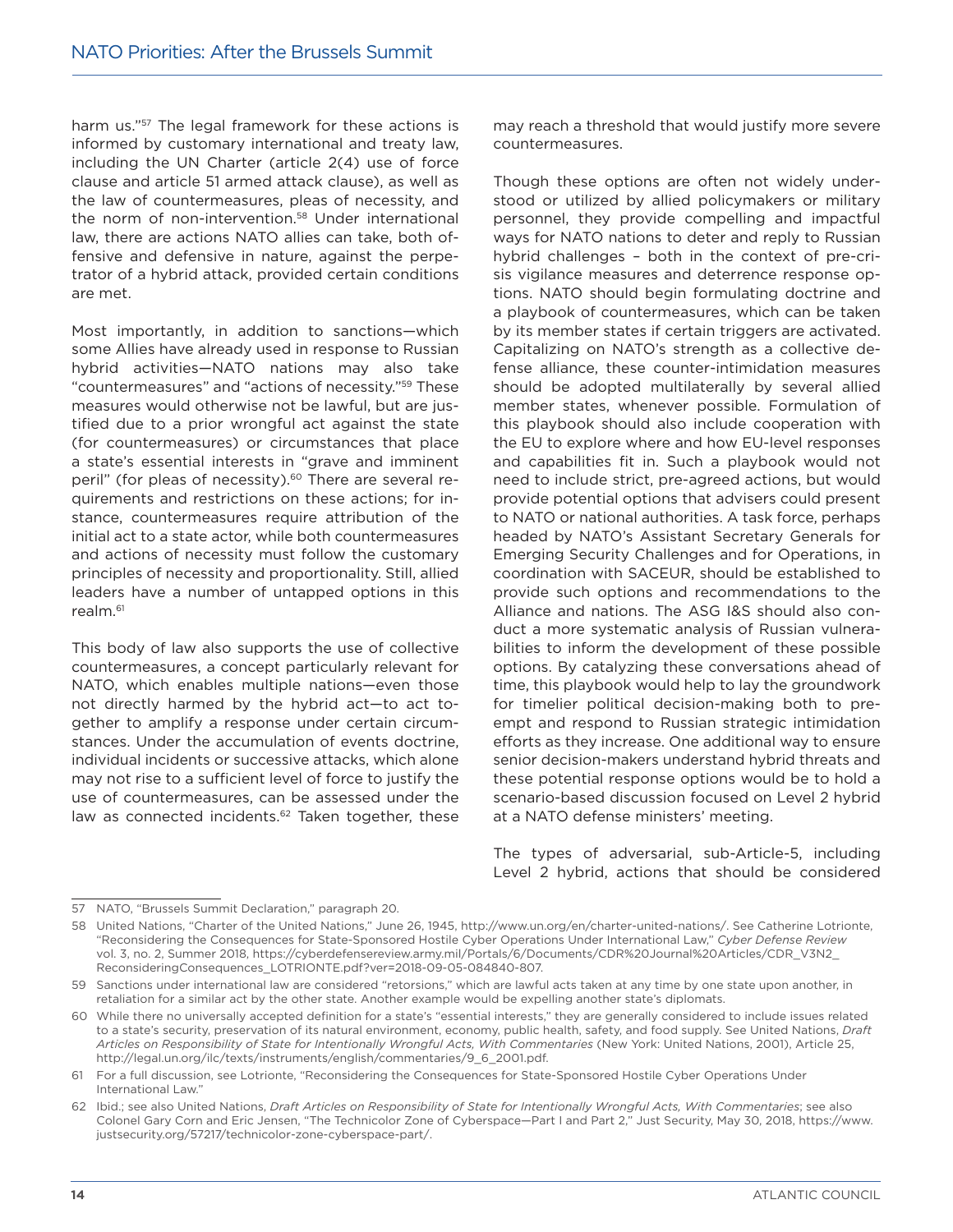for a playbook or doctrine include: cyber or physical operations to shut down an electric grid or energy pipeline; forcible abduction of individuals; little green men or proxies; targeted killings of single individuals; limited chemical attacks on foreign territory; political or economic subversion or coercion, including election interference; sabotage; intelligence operations; inciting civil unrest or riots; hacking a manufacturing facility to produce faulty and/or dangerous products; and widespread disinformation campaigns originating in a foreign state that significantly affect a sovereign state's internal affairs. The task force could consider appropriate potential responses. These would be tailored to different contexts, but might include: seizure or freezing of an offending state's assets; blocking access to an offending state's bank accounts; disabling Internet access or routers, either of an offending state or within that state's territory; blocking IP addresses of an offending state; rescuing nationals from an offending state's territory; hacking and releasing sensitive information about an offending state; proportional actions against an offending state's critical infrastructure; or hacking an offending system or individual to forcibly remove a source of significant disinformation that endangers a state's sovereign affairs or essential interests.

It is also important to note that the nature or effects of some adversarial hybrid attacks may be such that they reach the threshold for "armed attack" under Article 51 of the UN Charter. In these cases, NATO's Article 5 would come into play.

#### **UPDATING STRATEGIC PLANNING**

The July 2018 summit recognized a fundamentally changed security environment, including significant conventional, cyber, and hybrid challenges emanating from the east, but also instability ranging from northern Africa and the Sahel to the Levant and Iraq to Afghanistan, which affects allied nations. Under these circumstances, the Alliance's supreme military commanders should conduct a comprehensive review of the challenges, as well as the opportunities to enhance deterrence, support political efforts to promote stability, and undertake effective warfighting. Three parallel efforts should be considered.

First, SACEUR should be tasked with developing a comprehensive plan for the defense of NATO territory, including a review of whether, and how, force postures should be enhanced for the east and/or the south. SACEUR should determine the nature of the greatest needs—for example, whether additional enablers such as air defense or prepositioned equipment, structural requirements such as airfields, and resilience for critical infrastructures would be most valuable, and/or if land-combat formations should be permanently stationed—and how that might differ between potential geographic areas.

The military value of a comprehensive force-posture review is underscored by the political requirement. The Polish government has proposed that the United States permanently station an armored brigade in Poland. In the 2019 National Defense Authorization Act (NDAA), the US Congress has similarly required a report on the "feasibility and advisability of permanently stationing US forces in the Republic of Poland."63 The presidents of the United States and of Poland recently discussed the possibility.<sup>64</sup> However, the Alliance does not have infinite resources, and as the above discussion of conventional readiness and reinforcement shows—there are many demands for those resources. Preliminarily, it seems clear that the Alliance's strategy of reinforcement would be enhanced if there were additional capabilities in the east. Because multiple land and air forces would need to move and fight forward, there are strong reasons to station land-force enablers in the east—in particular, prepositioned equipment for brigade combat teams and/or equipment and support for long-range fires and air defense.<sup>65</sup> The fiscal year 2019 EDI "funds

<sup>63</sup> Section 1280 of the NDAA provides, in part, "Not later than March 1, 2019, the Secretary of Defense, in coordination with the Secretary of State, shall submit to the congressional defense committees a report on the feasibility and advisability of permanently stationing United States forces in the Republic of Poland," including an "assessment of the types of permanently stationed United States forces in Poland required to deter aggression by the Russian Federation and execute Department of Defense contingency plans, including combat enabler units in capability areas such as (A) combat engineering; (B) logistics and sustainment; (C) warfighting headquarters elements; (D) long-range fires; (E) air and missile defense; (F) intelligence, surveillance, and reconnaissance; and (G) electronic warfare." The report shall also consider whether "a permanently stationed United States Army brigade combat team in Poland would enhance deterrence," "the actions the Russian Federation may take in response," "the international political considerations…including within the North Atlantic Treaty Organization (NATO)," and "whether such a brigade combat team in Poland would support implementation of the National Defense Strategy." Other report requirements include investments required, changes to the force in Europe, logistical requirements, and Polish support.

<sup>64</sup> Alan Cowell, "Fort Trump? Poland Makes a Play for a U.S. Military Base," *New York Times*, September 19, 2018, https://www.nytimes. com/2018/09/19/world/europe/poland-fort-trump.html.

<sup>65</sup> The United States is currently planning to deploy a brigade set worth of equipment to prepositioned sites in Poland. Dan Stoutamire, "Army to Move Brigade's Worth of Firepower into Poland," *Stars and Stripes*, April 26, 2017, https://www.stripes.com/news/army-to-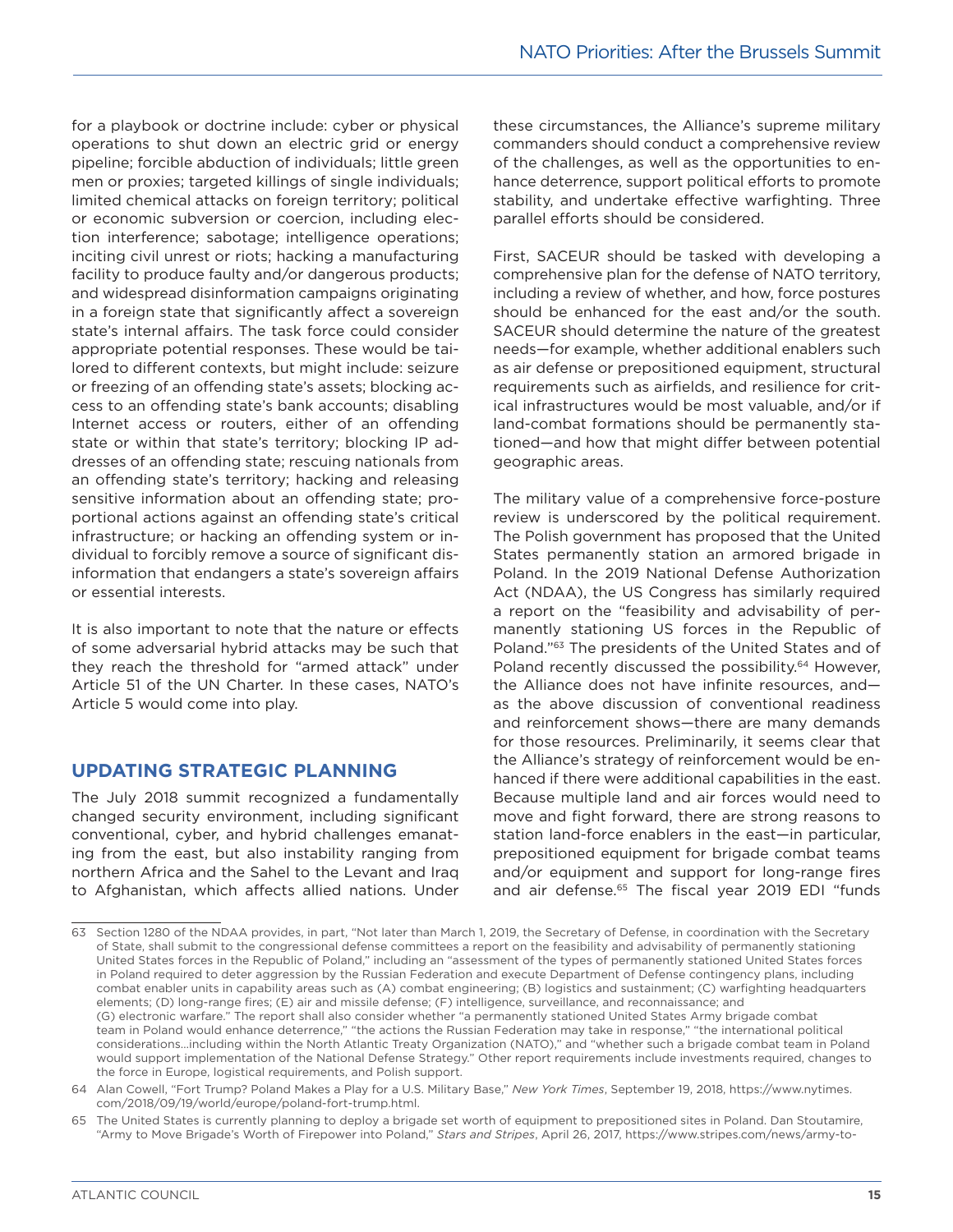the continued build of a division-sized set of prepositioned equipment that is planned to contain two ABCTs (one of which is modernized), two Fires Brigades, air defense, engineer, movement control, sustainment and medical units."66 While the initial focus was on Belgium, Netherlands, and Germany, at least preliminarily, "US Army Europe (USAREUR) has identified Powidz Air Base, Poland as a new European Activity Set (EAS) to move prepositioned equipment…to enable US Army Europe to continue military assurance to NATO allies."67 Additional EDI funding is also designated for ammunition and bulk fuel storage, rail extensions and railheads, a staging area in Poland, and ammunition infrastructure in Bulgaria and Romania.<sup>68</sup> The FY2019 EDI also funds "operating and procurement requirements to enable the purchase and prepositioning of ECAOS DABS Prepositioned War Readiness Material at various locations throughout Europe." This provides a basis for implementing the concept of adaptive basing for air forces as an important element of NATO's reinforcement strategy.<sup>69</sup> Likewise, the congressional statutory language (quoted in the footnote) implies there are strong reasons to conclude that the forward deployment of combat enablers to the east supports both deterrence and warfighting. Still, it would be important for SACEUR (who will have to act in his US capacity as commander of European Command to support the Secretary of Defense regarding the report to Congress, and his NATO capacity as SACEUR for Alliance considerations) to provide a thorough military evaluation of both enablers and permanently stationed combat forces in Poland, and the east more broadly.

Further, while nations can undoubtedly agree on a bilateral basis for the stationing of forces, and the United States has significant forces stationed in various places across the Alliance, there are potential political issues—particularly regarding the possibility of stationing substantial permanent forces in the east.

Two of these stand out. First, some members of the Alliance have maintained that the 1997 NATO-Russia Founding Act prohibits permanent stationing of larger formations in the east of the Alliance, in former Warsaw Pact nations. That argument is plainly incorrect when placed against the words of the Founding Act, which provides:

*"NATO reiterates that in the current and foreseeable security environment, the Alliance will carry out its collective defense and other missions by ensuring the necessary interoperability, integration, and capability for reinforcement rather than by additional permanent stationing of substantial combat forces. Accordingly, it will have to rely on adequate infrastructure commensurate with the above tasks."70*

The "current and foreseeable security environment" of 1997 has obviously changed dramatically, as the 2018 Brussels Summit Declaration makes clear. By its own terms, the Founding Act is no bar. However, the fact that certain allies still adhere (even if incorrectly) to the Founding Act, despite Russian behavior, raises the political issue—namely whether, as a policy matter, the Alliance wants to move additional substantial permanent forces farther east. Maintaining Alliance cohesion will be a critical element of any decision to forward deploy additional forces to Poland. From a military perspective, and given the reality of constrained resources, enablers being developed under the EDI have high priority, but SACEUR should provide a full evaluation as to the value of permanent forces. This input from SACEUR, in his role of commander of EUCOM, should feed into the report the United States Congress has required from the Secretary of Defense on the value of increased presence in the east. The report, which will be presented in unclassified form, will be of significant interest to all members of the Alliance. Accordingly, if the Secretary of Defense and/or the SACEUR determined that, as a matter of

move-brigade-s-worth-of-firepower-into-poland-1.465372.

<sup>66</sup> US Department of Defense, "Department of Defense Budget Fiscal Year (FY) 2019, European Deterrence Initiative" p. 11.

<sup>67</sup> Powidz Air Base, "Base Notice: FY18 Army Prepositioned Stocks Tree Cutting," June 27, 2018, https://mpit.bip.gov.pl/fobjects/ download/407411/65-18-pdf.html.

<sup>68</sup> US Department of Defense, "Department of Defense Budget Fiscal Year (FY) 2019, European Deterrence Initiative" p. 25. 69 Ibid., p.12.

<sup>70</sup> The full text of the relevant paragraph is: "NATO reiterates that in the current and foreseeable security environment, the Alliance will carry out its collective defence and other missions by ensuring the necessary interoperability, integration, and capability for reinforcement rather than by additional permanent stationing of substantial combat forces. Accordingly, it will have to rely on adequate infrastructure commensurate with the above tasks. In this context, reinforcement may take place, when necessary, in the event of defence against a threat of aggression and missions in support of peace consistent with the United Nations Charter and the OSCE governing principles, as well as for exercises consistent with the adapted CFE Treaty, the provisions of the Vienna Document 1994 and mutually agreed transparency measures. Russia will exercise similar restraint in its conventional force deployments in Europe." NATO, "Founding Act on Mutual Relations, Cooperation and Security between NATO and the Russian Federation Signed in Paris, France," May 27, 1997, http://www.nato.int/cps/en/natohq/official\_texts\_25468.htm.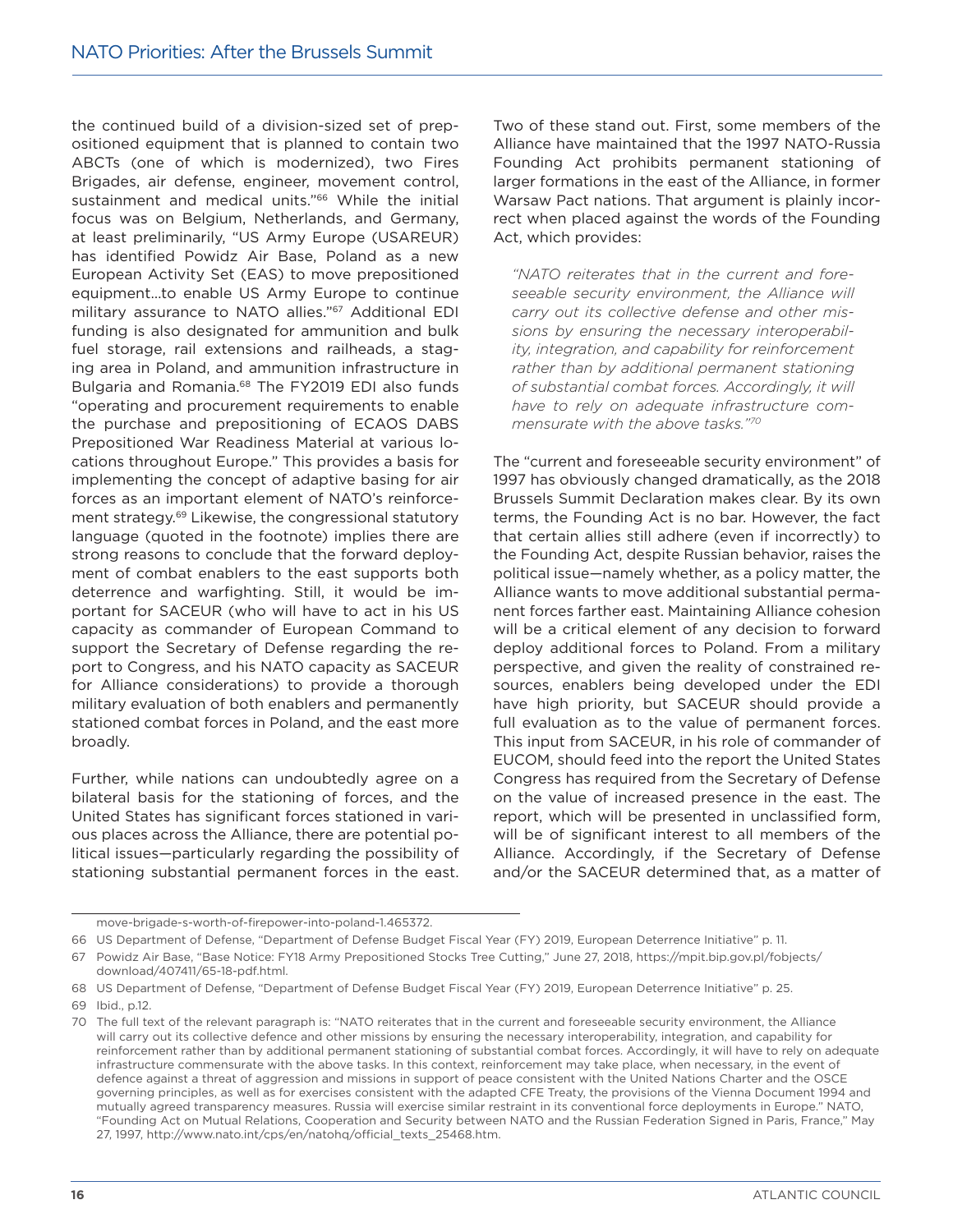military judgment, forces should be expanded in the east or south, this, along with the conclusions outlined in the report, would provide the basis for consultations, at NATO and bilaterally, with a focus on enhancing deterrence through both military capabilities and Alliance unity.

Whatever the exact determination, it would be most valuable for any additional presence to be multinational as a matter of Alliance unity, while being undertaken in a manner to maintain military effectiveness. While US capabilities could lead, the inclusion of other allies would most effectively enhance deterrence, as it has with eFP. Should additional forces be forward deployed to Poland, NATO might also consider adjusting the framework-nation assignments of the four NATO Battle Groups. For example, if the Canadian and US framework-nation assignments were to shift, then a US-led NATO battlegroup in Latvia, with some additional enablers, would further enhance deterrence in the Baltic area. Finally, it is important to underscore that a comprehensive plan undertaken by SACEUR should include the South, the Atlantic, and the Arctic, as no armed conflict could be expected to remain confined to a single geographical arena. As recent events underscore, SACEUR should include in this evaluation the impact of Russian capabilities in the south, including the Mediterranean and Syria, and the implications for force posture and warfighting capabilities.

Second, SACEUR should analyze and develop tactics, techniques, and procedures, focusing on the potential transition from hybrid conflict to armed attack, including: indications and warning; flexible-deterrent options; and responses to unconventional actions, including an adversary's use of chemicals and special-operations forces. Once developed, such TTPs would be transitioned to use.

One of the most uncertain issues facing the Alliance is whether, and how, ongoing hybrid activities might transition to armed attack. Decision-making in this situation may be particularly difficult. The Alliance's establishment of CHSTs, as discussed above, reflects

the importance of responding appropriately to such hybrid issues. While there is a good deal of consideration regarding hybrid issues, the transition from hybrid to armed conflict requires clear analysis of the military's role. SACEUR should undertake such a review, working with other elements of the Alliance, and engaging the EU and the Hybrid COE.<sup>71</sup>

In this realm, at least three areas require significant development. The first is indications and warnings, particularly with respect to determining when hybrid activities foreshadow an escalation to armed attack. The intelligence efforts of NATO and the EU are highly relevant, but what needs to be further developed is whether, and how, to analyze an adversary's hybrid actions in the context of an indications-and-warning effort.<sup>72</sup> As noted above, the ASG I&S should play a key role in this arena, and coordination with the military is an important requirement. Second, flexible-deterrent actions are steps that can be taken to increase warfighting capacity, and to also serve as a means of deterrence to an adversary. More thought is needed to determine what possible flexible-deterrent options might look like in the context of hybrid conflict. Third, as the use of chemicals in the UK and "little green men" in Ukraine indicated, Russian actions could likely begin with significant, but unconventional, means.73 Building an alliance approach to deter and/or respond to such activities is an important priority. As previously emphasized, allied capabilities to respond to chemical incidents need to be reviewed, and likely expanded. Use of Alliance special-operations forces in conjunction with border forces, military police, and law enforcement should also be a focus area.

Third, SACT has an important role in ensuring the Alliance makes effective use of advanced technology. At the 2018 summit, the allies agreed to undertake "necessary increases in defense spending, including on research and development…to foster innovation to maintain our technological edge."74 This focus on technology is important now, and will become increasingly crucial in the future. For many years, some allies—and the United States, in particular—have overmatched adversaries with capabilities including

<sup>71</sup> The European Centre of Excellence for Countering Hybrid Threats (Hybrid COE) provides a single location dedicated to furthering a common understanding of hybrid threats and promoting the development of comprehensive, whole-of-government response at national levels and of coordinated response at EU and NATO levels in countering hybrid threats. For more, see https://www.hybridcoe. fi/.

<sup>72</sup> The European Union Hybrid Fusion Cell and NATO's Hybrid Analysis Branch are two such activities. See European Commission, Joint Report to the European Parliament, the European Council and the Council, pp. 3–4, https://eeas.europa.eu/headquarters/headquartershomepage/46398/joint-report-implementation-joint-framework-countering-hybrid-threats-july-2017-june-2018\_en.

<sup>73</sup> The term "little green men" refers to the tactic of using unmarked soldiers or unattributable asymmetric forces, as employed by Russia in its illegal annexation of Crimea.

<sup>74</sup> NATO, "Brussels Summit Declaration," paragraph 31.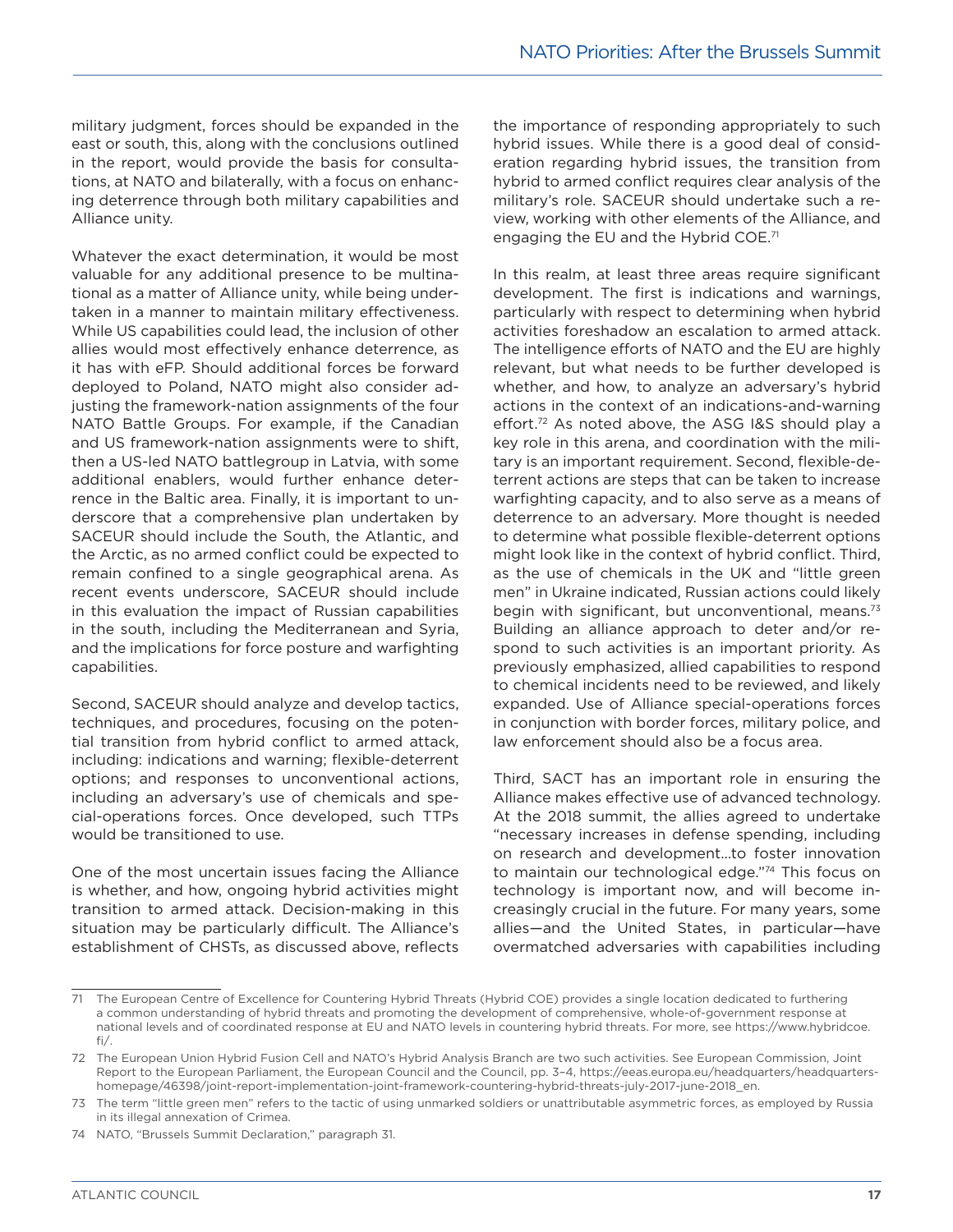precision-guided munitions, stealth, and network-centric warfare. As the US National Defense Strategy states, however, "our competitive military advantage has been eroding."75 In the European theater, Russia has accomplished significant development in areas such as cruise missiles, electronic warfare, and cyber. In light of these advances, both the United States and its allies not only need to get to the battle promptly, but also need to maintain some capabilities that provide for overmatch. Some capabilities, such as the F-35, are already reaching the force, but more are needed. The US Defense Department began a serious capability-upgrading program several years ago with the so-called "third offset" and, more recently, has sought to accelerate the development of advanced capabilities, including efforts on artificial intelligence, robotics, hypersonics, directed energy, quantum computing, and man-machine interface.76

While a good deal of effort is taking place at the national level, the issue for the Alliance is how to bring

those capabilities into a coordinated, innovative military effort. NATO ACT has a well-developed structure with strategic analysis, capabilities development, and training functions, which can be used to help the Alliance focus on generating asymmetric capabilities to offset Russian capabilities. One key area of emphasis should be the use of gaming and simulations to determine which efforts are most valuable. ACT should then interact with the defense-planning process, and organize training to bring advanced asymmetric capabilities into the Alliance's overall warfighting capacity. Such actions should take account of entities such as the Strategic Capabilities Office in the United States, which focuses on innovative capabilities that can be fielded within a five-year period.77 ACT should undertake an "innovation integration initiative" along these lines, including working with the Defense Planning Process led at NATO headquarters.

## **CONCLUSION**

At the 2018 Brussels Summit, NATO agreed to important steps for enhancing deterrence, strengthening its warfighting posture, and responding to aggressive and unwarranted hybrid actions—a large portion of which come from Russia. As the Alliance undertakes its next steps, including the development of political guidance, the recommendations outlined above will help implement these key objectives and outcomes, bolstering defense and deterrence, and boosting Alliance unity at this critical time for the transatlantic community.

75 US Department of Defense, *Summary of the 2018 National Defense Strategy of the United States*, p. 1.

<sup>76</sup> As well as cyber, discussed above.

<sup>77</sup> "The SCO identifies, analyzes, and accelerates disruptive and asymmetric applications of existing commercial and government systems and near-term technologies to create operational strategic effects via three mechanisms: crossing or blurring domains, teaming systems, and incorporating enabling commercial technology…[T]he SCO conducts demonstrations, experiments, and prototypes candidate capabilities to reduce upfront risk on potentially game-changing concepts that can be fielded in the near-term (0-5 years) fiscal development period." See US Office of the Secretary of Defense, *Fiscal Year (FY) 2019 President's Budget* (Washington, DC: Department of Defense, 2018), https://comptroller.defense.gov/Portals/45/Documents/defbudget/fy2019/budget\_justification/ pdfs/01\_Operation\_and\_Maintenance/O\_M\_VOL\_1\_PART\_1/OSD\_OP-5.pdf.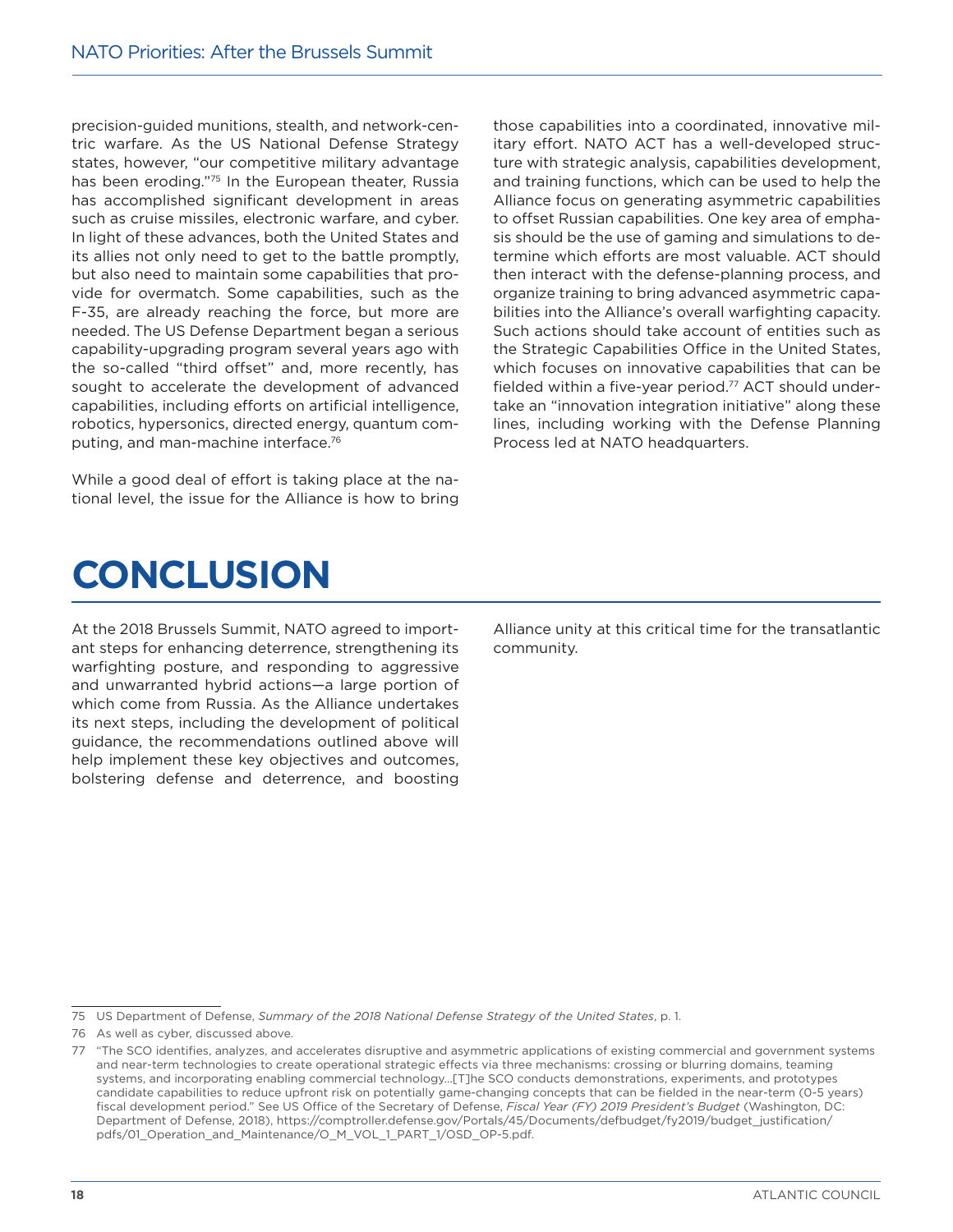# **Atlantic Council**

### Board of Directors

#### INTERIM CHAIRMAN

\*James L. Jones,

CHAIRMAN EMERITUS Brent Scowcroft

PRESIDENT AND CEO \*Frederick Kempe

#### EXECUTIVE VICE **CHAIRS**

\*Adrienne Arsht \*Stephen J. Hadley

#### VICE CHAIRS

\*Robert J. Abernethy \*Richard W. Edelman \*C. Boyden Gray \*Alexander V. Mirtchey \*Virginia A. Mulberger \*W. DeVier Pierson \*John J. Studzinski

#### TREASURER \*George Lund

**SECRETARY** 

\*Walter B. Slocombe

#### **DIRECTORS**

Stéphane Abrial Odeh Aburdene \*Peter Ackerman Timothy D. Adams Bertrand-Marc Allen \*Michael Andersson David D. Aufhauser Matthew C. Bernstein \*Rafic A. Bizri Dennis C. Blair Thomas L. Blair Philip M. Breedlove Reuben E. Brigety II Myron Brilliant \*Esther Brimmer Reza Bundy R. Nicholas Burns \*Richard R. Burt Michael Calvey James E. Cartwright John E. Chapoton

Ahmed Charai Melanie Chen Michael Chertoff \*George Chopivsky Wesley K. Clark David W. Craig Helima Croft Ralph D. Crosby, Jr. Nelson W. Cunningham Ivo H. Daalder \*Ankit N. Desai \*Paula J. Dobriansky Thomas J. Egan, Jr. \*Stuart E. Eizenstat Thomas R. Eldridge \*Alan H. Fleischmann Jendayi E. Frazer Ronald M. Freeman Courtney Geduldig \*Robert S. Gelbard Gianni Di Giovanni Thomas H. Glocer Murathan Günal John B. Goodman \*Sherri W. Goodman Amir A. Handjani Katie Harbath John D. Harris, II Frank Haun Michael V. Hayden Brian C. McK. Henderson Annette Heuser Amos Hochstein Ed Holland \*Karl V. Hopkins Robert D. Hormats Mary L. Howell Ian Ihnatowycz Wolfgang F. Ischinger Deborah Lee James Reuben Jeffery, III Joia M. Johnson Stephen R. Kappes \*Maria Pica Karp Andre Kelleners Sean Kevelighan

Henry A. Kissinger \*C. Jeffrey Knittel Franklin D. Kramer Laura Lane Richard L. Lawson \*Jan M. Lodal Douglas Lute \*Jane Holl Lute William J. Lynn Wendy W. Makins Zaza Mamulaishvili Mian M. Mansha Gerardo Mato William E. Mayer Timothy McBride John M. McHugh H.R. McMaster Eric D.K. Melby Franklin C. Miller \*Judith A. Miller Susan Molinari Michael J. Morell Richard Morningstar Edward J. Newberry Thomas R. Nides Franco Nuschese Joseph S. Nye Hilda Ochoa-Brillembourg Ahmet M. Oren Sally A. Painter \*Ana I. Palacio Carlos Pascual Alan Pellegrini David H. Petraeus Thomas R. Pickering Daniel B. Poneman Dina H. Powell Arnold L. Punaro Robert Rangel Thomas J. Ridge Michael J. Rogers Charles O. Rossotti Robert O. Rowland Harry Sachinis Rajiv Shah

Stephen Shapiro Wendy Sherman Kris Singh Christopher Smith James G. Stavridis Richard J.A. Steele Paula Stern Robert J. Stevens Robert L. Stout, Jr. \*Ellen O. Tauscher Nathan D. Tibbits Frances M. Townsend Clyde C. Tuggle Melanne Verveer Charles F. Wald Michael F. Walsh Maciej Witucki Neal S. Wolin Guang Yang Mary C. Yates Dov S. Zakheim

#### HONORARY DIRECTORS

James A. Baker, III Harold Brown Ashton B. Carter Robert M. Gates Michael G. Mullen Leon E. Panetta William J. Perry Colin L. Powell Condoleezza Rice George P. Shultz Horst Teltschik John W. Warner William H. Webster

*\*Executive Committee Members*

*List as of October 26, 2018*